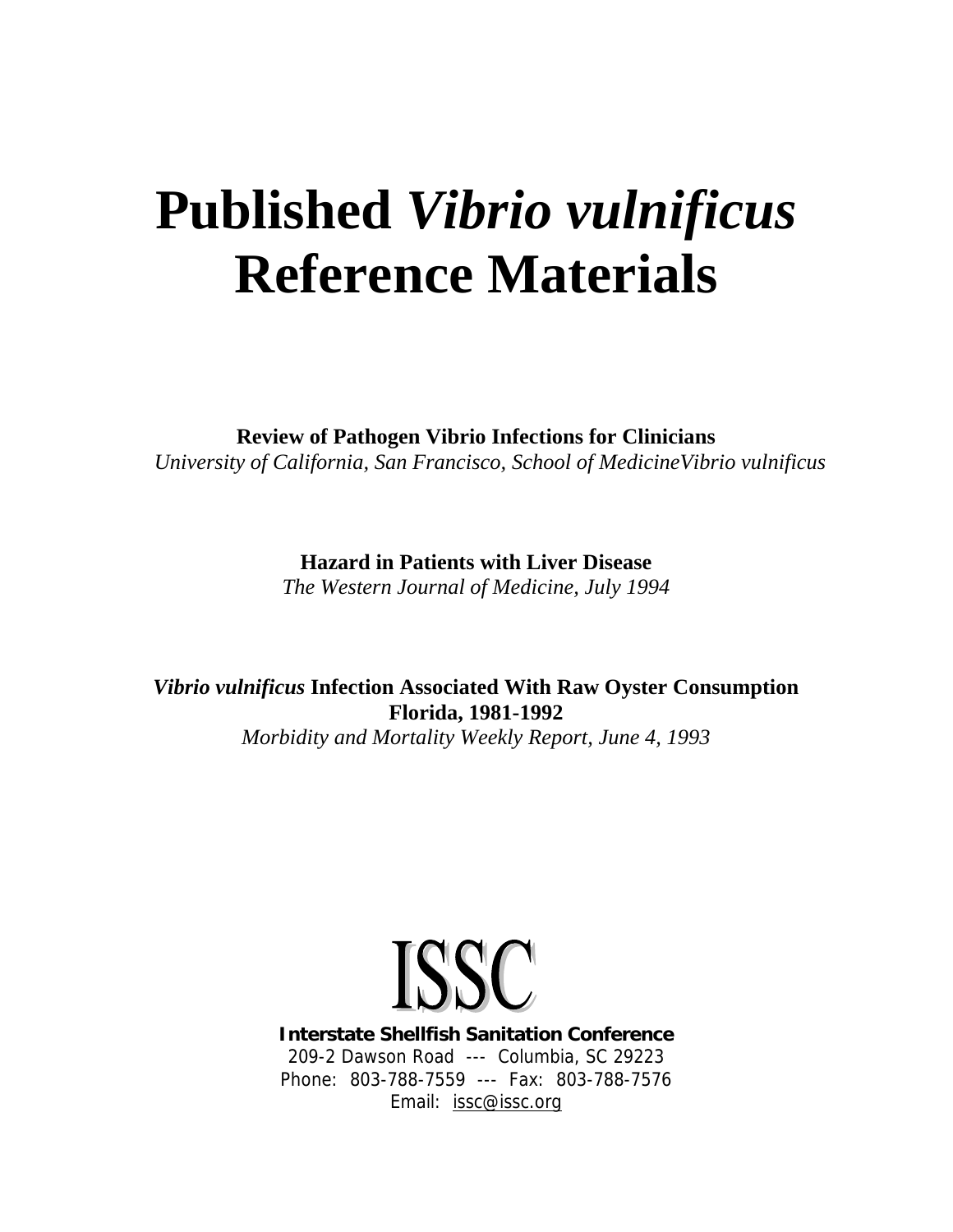# **Published** *Vibrio vulnificus* **Reference Materials**

| I.   | <b>Review of Pathogen Vibrio Infections for Clinicians –</b> |  |  |
|------|--------------------------------------------------------------|--|--|
|      | University of California, San Francisco, School of           |  |  |
|      |                                                              |  |  |
| П.   | <i>Vibrio vulnificus</i> Hazard in Patients                  |  |  |
|      | with Liver Disease – The Western Journal                     |  |  |
|      |                                                              |  |  |
| III. | <b>Vibrio vulnificus Infection Associated</b>                |  |  |
|      | <b>With Raw Oyster Consumption - Florida,</b>                |  |  |
|      | 1981-1992 – Morbidity and Mortality Weekly                   |  |  |
|      |                                                              |  |  |



#### **Interstate Shellfish Sanitation Conference**  209-2 Dawson Road --- Columbia, SC 29223

Phone: 803-788-7559 --- Fax: 803-788-7576 Email: issc@issc.org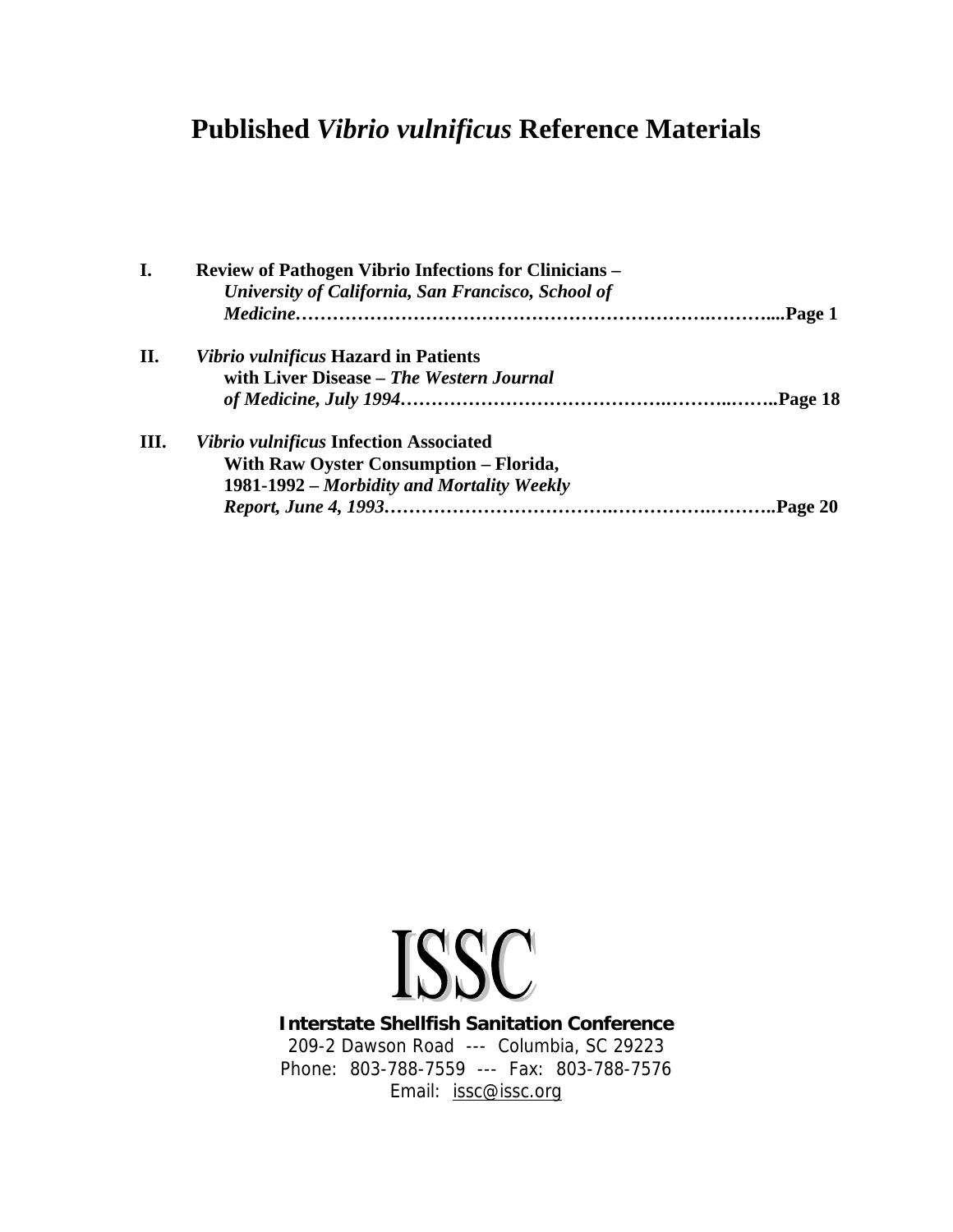

**(To view this article with Web enhancements, go to http://www.medscape.com/viewarticle/410097)**

# **A Review of Pathogenic** *Vibrio* **Infections for Clinicians**

**Nicholas A. Daniels, MD, MPH**, **Alireza Shafaie, MD**; University of California, San Francisco, School of Medicine

[Infect Med 17(10):665-685, 2000. © 2000 Cliggott Publishing Co., Division of SCP/Cliggott Communications, Inc.]

#### **Abstract**

*Vibrio* infections are becoming increasingly common in the United States. Pathogenic vibrios cause 3 major syndromes of clinical illness: gastroenteritis, wound infections, and septicemia. Many cases of *Vibrio*-associated gastroenteritis are substantially underrecognized because vibrios are not readily identified in routine stool cultures. Epidemiologic data suggest that the majority of these infections are foodborne and associated with consumption of raw or undercooked shellfish. In persons who develop acute gastroenteritis after eating raw or undercooked shellfish, clinicians should order testing of a stool specimen using a selective medium for vibrios. Clinicians should obtain a travel history when evaluating a patient with acute watery diarrhea, and should consider cholera in the differential diagnosis when a patient has returned from a trip to a country where cholera is known or suspected to be present.

#### **Introduction**

Vibrios are gram-negative, curved, rod-shaped bacteria that are natural inhabitants of the marine environment.[1,2] The CDC estimates that 8028 *Vibrio* infections and 57 deaths occur annually in the United States.[3] Transmission of *Vibrio* infections is primarily through the consumption of raw or undercooked shellfish or exposure of wounds to warm seawater.<sup>[2,4]</sup> The most common clinical presentation of *Vibrio* infection is self-limited gastroenteritis (Table 1), but wound infections and primary septicemia may also occur.<sup>[4]</sup> Patients with liver disease are at particularly high risk for significant morbidity and mortality associated with these infections.<sup>[5,6]</sup> Many cases of *Vibrio*-associated gastroenteritis are under recognized because most clinical laboratories do not routinely use the selective medium, thiosulfate-citrate-bile salts- sucrose (TCBS) agar, for processing of stool specimens unless they are specifically requested to do so.<sup>[7]</sup>

Early detection and initiation of treatment of these infections are very important, particularly for cholera and invasive *Vibrio* infections, because these may rapidly progress to death.<sup>[8,9]</sup> Prevention of *Vibrio* infections requires a heightened awareness of these infections by clinicians, laboratory technicians, and epidemiologists. There are at least 12 pathogenic *Vibrio* species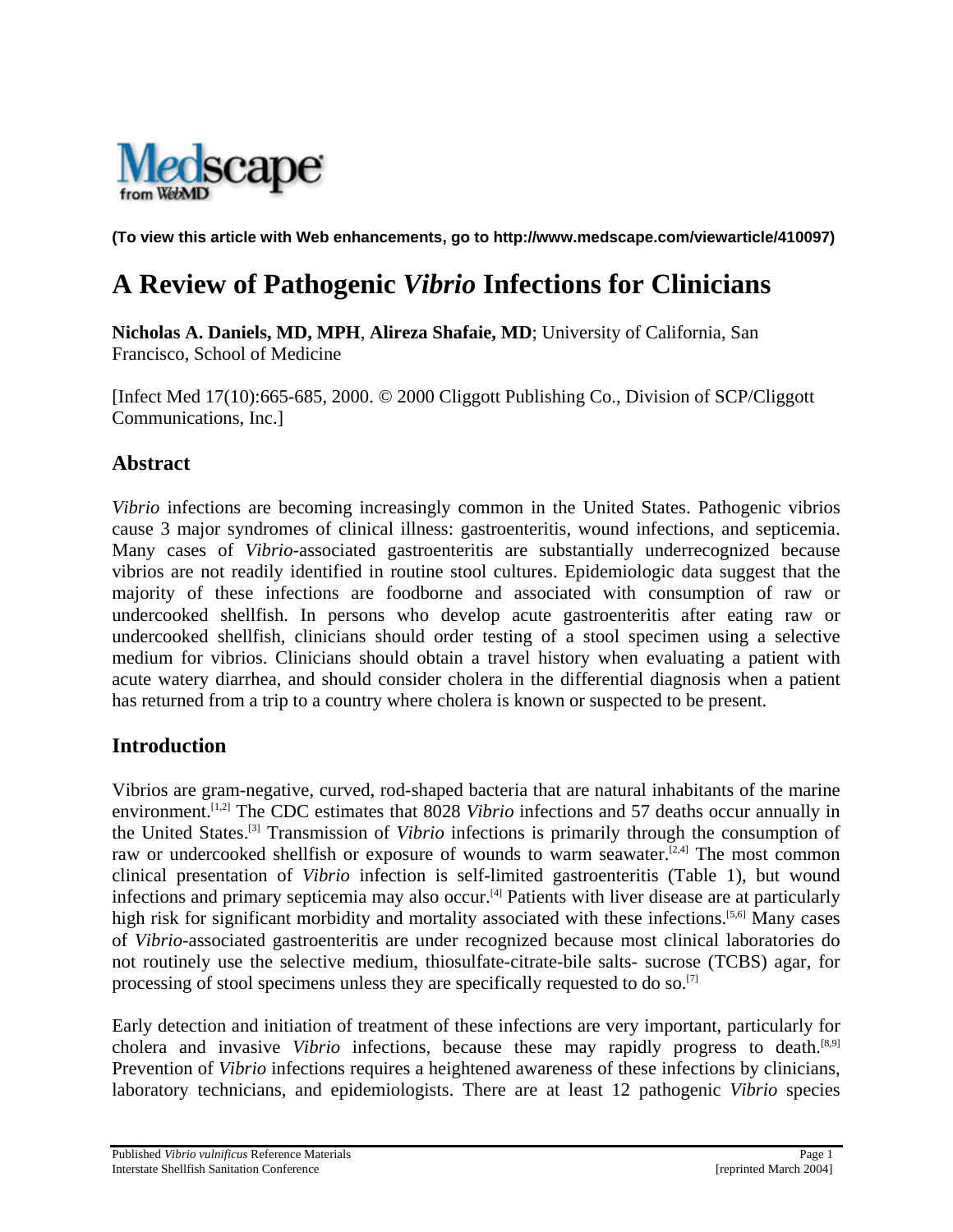recognized to cause human illness.[10,11] The *Vibrio* species of most medical significance include *Vibrio cholerae* (Figure 1), *Vibrio vulnificus,* and *Vibrio parahaemolyticus.* In this review, we discuss the epidemiology, clinical presentation, diagnosis, and treatment of these medically important vibrios.

**Figure 1.** *Vibrio cholerae.* (From the Centers for Disease Control and Prevention, Dr William A. Clark.)

#### **Case Report #1**

A 21-year-old college student returning from a vacation in Southeast Asia presented to the emergency department complaining of acute watery diarrhea. He states that he ate fried rice and had a beverage containing ice from a street vendor 1 day before boarding his flight back to the United States. During his flight he experienced some nausea and vomiting. He now complains of profuse watery diarrhea (15 bowel movements per day) and severe abdominal cramps. On examination, he is severely dehydrated and has orthostatic blood pressure changes. His potassium level was 2.8 mmol/L and carbon dioxide, 22 mmol/L. A stool specimen was obtained and tested for vibrios using TCBS agar. The patient was initially given intravenous Ringer lactate for replacement therapy until he became hemodynamically stable. His stool culture yielded toxigenic *V cholerae* O1.

#### *Vibrio cholerae*

*V* cholerae O1 is the primary causative agent of cholera.<sup>[2]</sup> Infection with this organism can cause profuse watery diarrhea, vomiting, and muscle cramps. Cholera is a dehydrating diarrheal illness that results in substantial loss of fluid and electrolytes. On occasion, stool volumes may approach 1 L/h.[12,13] The spectrum of illness in cholera includes asymptomatic infection (75%), mild illness (18%), moderate illness (5%), and severe illness (2%). Severe diarrhea may result in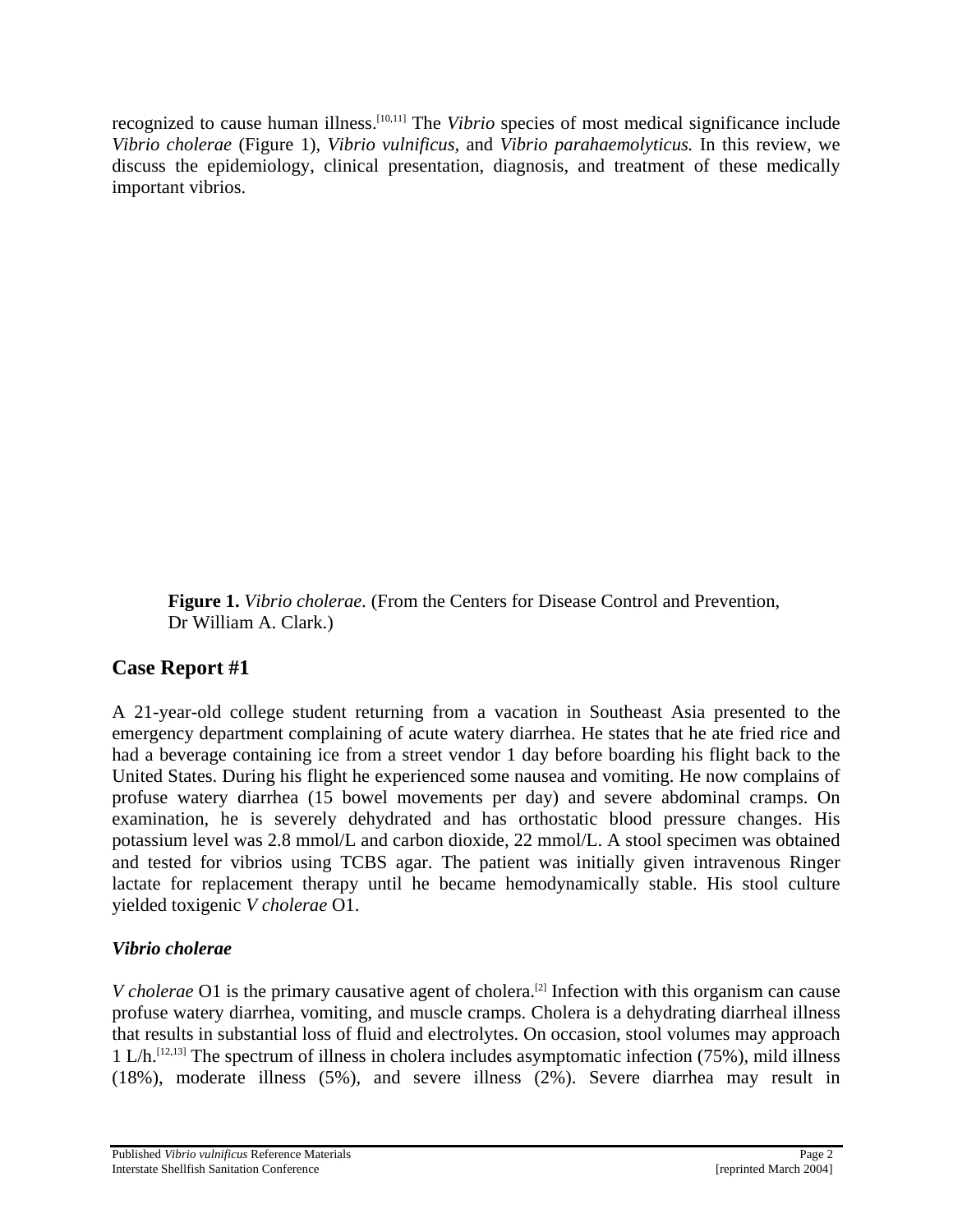hypovolemic shock and possibly death within a few hours without treatment.<sup>[14,15]</sup> The incubation period of cholera is usually 2 to 3 days (range, 6 hours to 5 days).

Severe illness has been associated with high-dose exposure, low gastric acidity, and blood group  $O<sup>[16]</sup>$  Severe cholera may be characterized by "rice water" stools, loss of 10% or more of body weight, loss of normal skin turgor, dry mucous membranes, sunken eyes, lethargy, anuria, weak pulse, altered consciousness, and circulatory collapse. Diarrheal fluid loss may result in profound hypokalemia, metabolic acidosis (from bicarbonate loss), and renal failure. Severe infections may result in death if the dehydration is not treated aggressively with fluid and electrolyte replacement.

In 1992, toxigenic *V cholerae* O139 (the Bengal strain) was recognized as another cause of cholera.[17] *V cholerae* O139, first discovered on the Indian subcontinent, has been reported in the United States as an imported infection.<sup>[18]</sup> Although the primary organism that causes cholera globally is *V cholerae* O1, continued laboratory surveillance of *V cholerae* O139 is recommended because it has similar epidemic potential.[18] *V cholerae* O1 may be subdivided by biotype: El Tor (the most common biotype) or classic; by serotype: Inaba, Ogawa, or Hikojima; or by toxin production: toxigenic or nontoxigenic.<sup>[19]</sup>

Foreign travel and the consumption of contaminated food are the most important risk factors for acquiring cholera. The most common sources of contamination include raw or undercooked shellfish, water, ice, rice, food and beverages from street vendors, and food left out at room temperature for several hours.[20-23] Foodborne transmission of cholera may be facilitated through the rapid growth of organisms in moist, alkaline foods held at ambient temperature. Since the infectious dose of *V cholerae* is high (more than  $10^{6}$  organisms), person-to-person transmission of cholera is not an important mode of transmission.[24]

Currently, most cases of cholera in the United States are acquired through foreign travel or through eating seafood from the Gulf Coast,<sup>[25]</sup> where a particular *V cholerae* O1 strain (biotype El Tor, serotype Inaba) is endemic.<sup>[20]</sup> Domestically acquired cholera has been associated with consumption of shellfish.[23,26-28]

The CDC reports that between January 1995 and July 1999, there were 51 cases of laboratoryconfirmed *V cholerae* O1 infections and no cases of *V cholerae* O139 infections.[25] Fifty-one percent of patients were hospitalized, but no deaths were reported. The antimicrobial resistance of *V cholerae* strains that have been isolated from ill American travelers returning to the United States has increased. Resistance to the commonly used fluoroquinolones (for example, ciprofloxacin) has not been reported.[25] Because of increasing antimicrobial resistance, antimicrobial susceptibility testing should be performed on all patient isolates to assist in guiding antimicrobial therapy in severe infections.

Though cholera continues to be a devastating disease in many countries, the risk of transmission in the United States remains low because of access to safe drinking water and good sanitation. Because of a high incidence of cholera in developing countries and an increasing number of Americans traveling abroad, clinicians in the United States should be prepared to diagnose and treat imported cases of cholera. When evaluating a patient with acute watery diarrhea, clinicians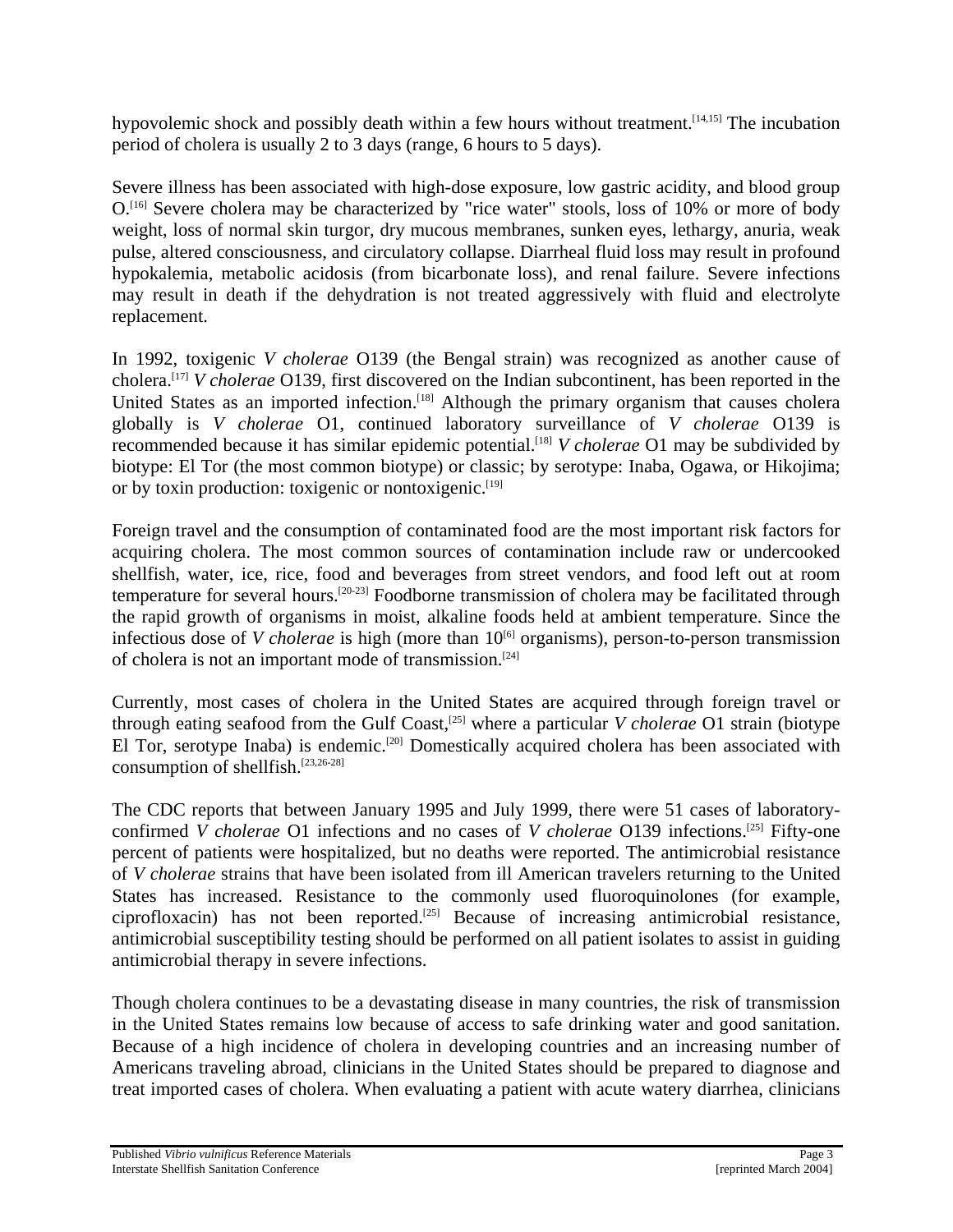should always obtain a travel history and consider cholera in the differential diagnosis when a patient has returned from a trip to a country where cholera is known or suspected to be present. After an outbreak of cholera on a commercial flight returning from Latin America, a survey of treatment facilities and pharmacies discovered that US health care facilities were not adequately prepared to diagnose and treat cholera.<sup>[29]</sup>

When processing stool specimens, vibrios may grow on blood and MacConkey agars, but isolation is enhanced by using TCBS agar.[1] After inoculation on TCBS agar, *V cholerae* appears as yellow colonies. A cholera diagnosis may also be made serologically with evidence of serologic conversion (vibriocidal antibody titer of greater than 1:640 suggests recent infection) or a 4-fold rise in vibriocidal antibody titer. Serologic diagnosis may also be made by an increase in titers 2 weeks after exposure and a decrease in titers 2 months after exposure.

#### **Treatment and Prevention**

Antimicrobial therapy has been shown to reduce the duration and severity of cholera symptoms, although it is only recommended for cholera patients with severe dehydration. World Health Organization (WHO) guidelines state, "The patients who benefit most from antibiotics are those who are severely dehydrated. Indiscriminate use of antibiotics in mild cases may hasten the development of antibiotic resistance among cholera vibrios.<sup>"[30]</sup> The widespread use of antibiotics is expensive, may divert from strategies that are well known to be effective for the management of cholera (for example, good case management, sanitation, and hygiene), may rapidly lead to the development of antibiotic resistance, and does not prevent transmission of cholera.

High cholera case-fatality rates usually reflect either patients seeking medical care too late or inadequate medical care delivered at treatment centers. During outbreaks of cholera, when appropriate medical care is delivered, case-fatality rates should be less than 1%.<sup>[30]</sup> However, many persons may die of cholera (even in the United States) when clinicians are not familiar with cholera's clinical presentation and treatment.

The standard of care for cholera patients is to treat mild to moderate cholera with oral rehydration salts (ORS) solution or an oral electrolyte rehydration solution,<sup>[18,30]</sup> and to treat severe cases with intravenous fluids (for example, Ringer lactate) and an antimicrobial agent. Prompt restoration of fluids and electrolytes should be the primary goal of treatment.

Standard rehydration therapy alone can reduce cholera mortality, but it has not been shown to reduce the duration of illness. Patients who have severe dehydration requiring intravenous hydration should be switched to ORS as soon as possible to minimize complications associated with intravenous hydration therapy. Normal saline solution should never be used to treat patients with cholera, since it does not contain the electrolytes needed to replace the profound potassium and bicarbonate loss from cholera.[31]

Antimicrobial therapy has been shown to reduce the magnitude of fluid loss, duration of illness, and duration of excretion. Ciprofloxacin (1 g orally in 1 dose) and doxycycline (300 mg orally in 1 dose) are the antibiotics of choice for adults (except pregnant women), since only 1 dose is required (Table 2),<sup>[32]</sup> while erythromycin for 3 days is recommended for children (10 mg/kg tid) and pregnant women (250 mg qid). Trimethoprim-sulfamethoxazole had been the treatment of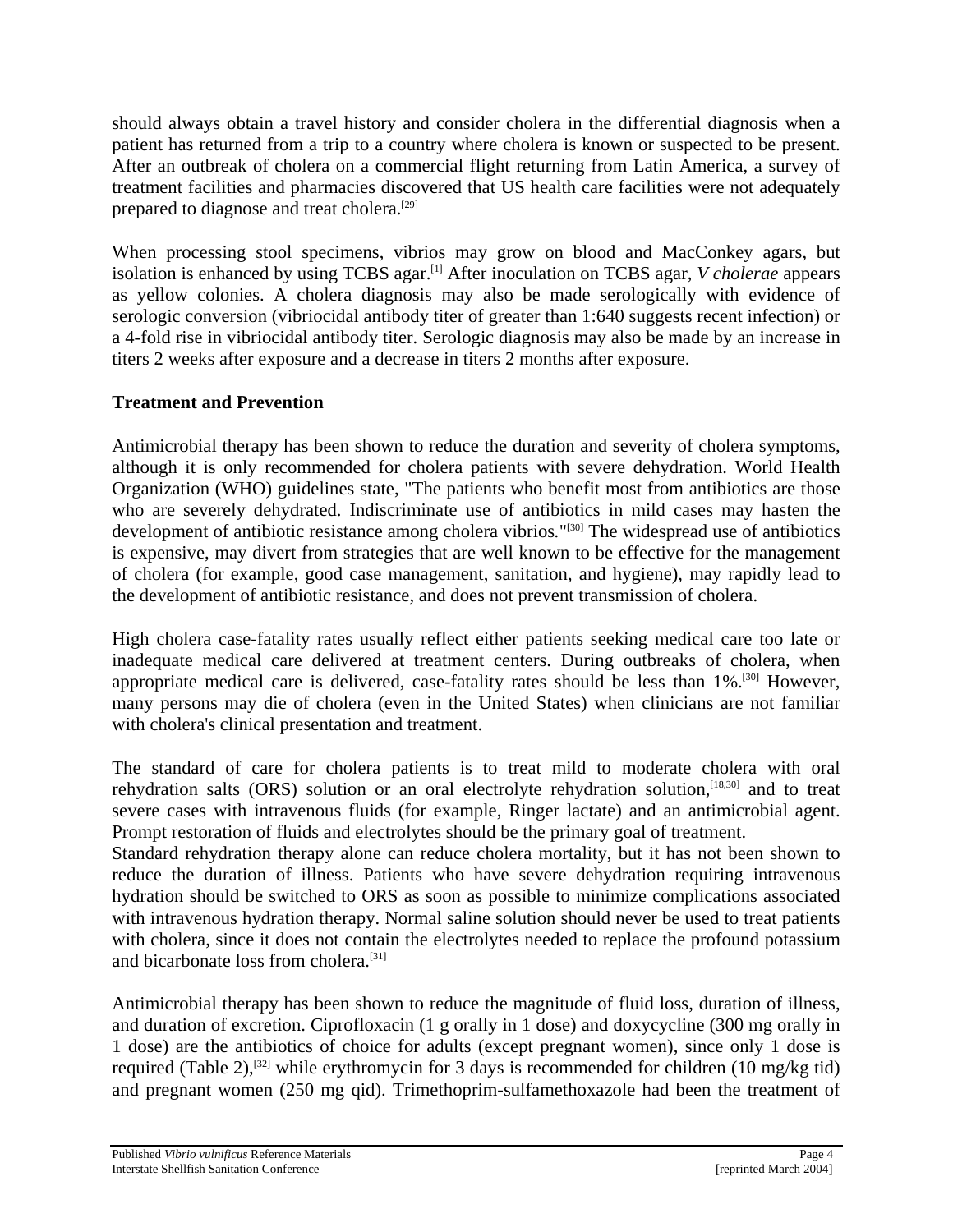choice for children, while furazolidone had been used for treatment of pregnant women with cholera; however, because of increasing global antimicrobial resistance, these antimicrobial agents are no longer recommended as first-line therapy. Whenever possible, treatment protocols should be based on local antibiogram data.

No cholera vaccine is currently licensed and available in the United States for use by overseas travelers. The previously licensed vaccine in the United States was only about 50% effective and provided only 3 to 6 months of protection.<sup>[33]</sup> Newer recombinant DNA vaccines (for example, WC/rBS) have demonstrated protection for more than 1 year. At the moment, neither the CDC nor the WHO recommends routine use of the cholera vaccine for travelers, since it may create a false sense of security and does not affect cholera severity. Travelers to areas affected by epidemic cholera should avoid unboiled or untreated water, food or beverages from street vendors, and raw or undercooked seafood. Furthermore, to reduce likelihood of cholera exposure, travelers should strictly adhere to the mantra of *boil it, cook it, peel it, or forget it.*

#### **Case Report #2**

During July, a 45-year-old man presented to the emergency department with fever, chills, nausea, and myalgias. He reported that 2 days before symptom onset, he had eaten raw oysters at a popular seafood restaurant in San Francisco. He was admitted to the hospital with 2 hemorrhagic, fluid-filled bullous lesions on his right leg. The patient had a history of insulindependent diabetes mellitus, chronic hepatitis B, and heavy alcohol consumption. The patient, who had a temperature of 39<sup>o</sup>C (102.2<sup>o</sup>F), was admitted to the ICU for presumed sepsis and was immediately given ceftazidime and gentamicin. An epinephrine drip was required to maintain blood pressure. On the second day of hospitalization, *V vulnificus* was isolated from blood cultures drawn on admission and fluid from the bullous leg wound. On the third day of the patient's hospitalization, disseminated intravascular coagulation (DIC) developed and he died. Tracing of the oysters eaten by the deceased patient revealed that they were harvested from a site in the Gulf of Mexico.

#### *Vibrio vulnificus*

*V vulnificus* is the most important pathogenic vibrio in the United States because of its invasiveness and the high fatality rates associated with infection. It was first identified and described by the CDC in  $1976^{[34]}$  and has become the leading cause of seafood-associated deaths in the United States. *V vulnificus* is a halophilic (salt-loving) organism whose infectious dose is unknown. The severity of *V vulnificus* infections (and probably the infectious dose required for infection) depends on both bacterial and host factors. *V vulnificus* produces a number of enzymes (hyaluronidase, mucinase, DNAase, lipase, and protease) that may facilitate pathogenesis.[10,19] In addition, the presence of a capsule appears to be associated with invasive forms of *V vulnificus,* since encapsulated forms are more commonly found among clinical isolates than among environmental isolates.[35]

*V vulnificus* is sensitive to the degree of iron bound by transferrin in a given host, because it uses transferrin-bound iron for growth.[36-38] Therefore, persons with elevated transferrin-bound iron saturation (greater than 70%) or elevated ferritin levels, which includes persons with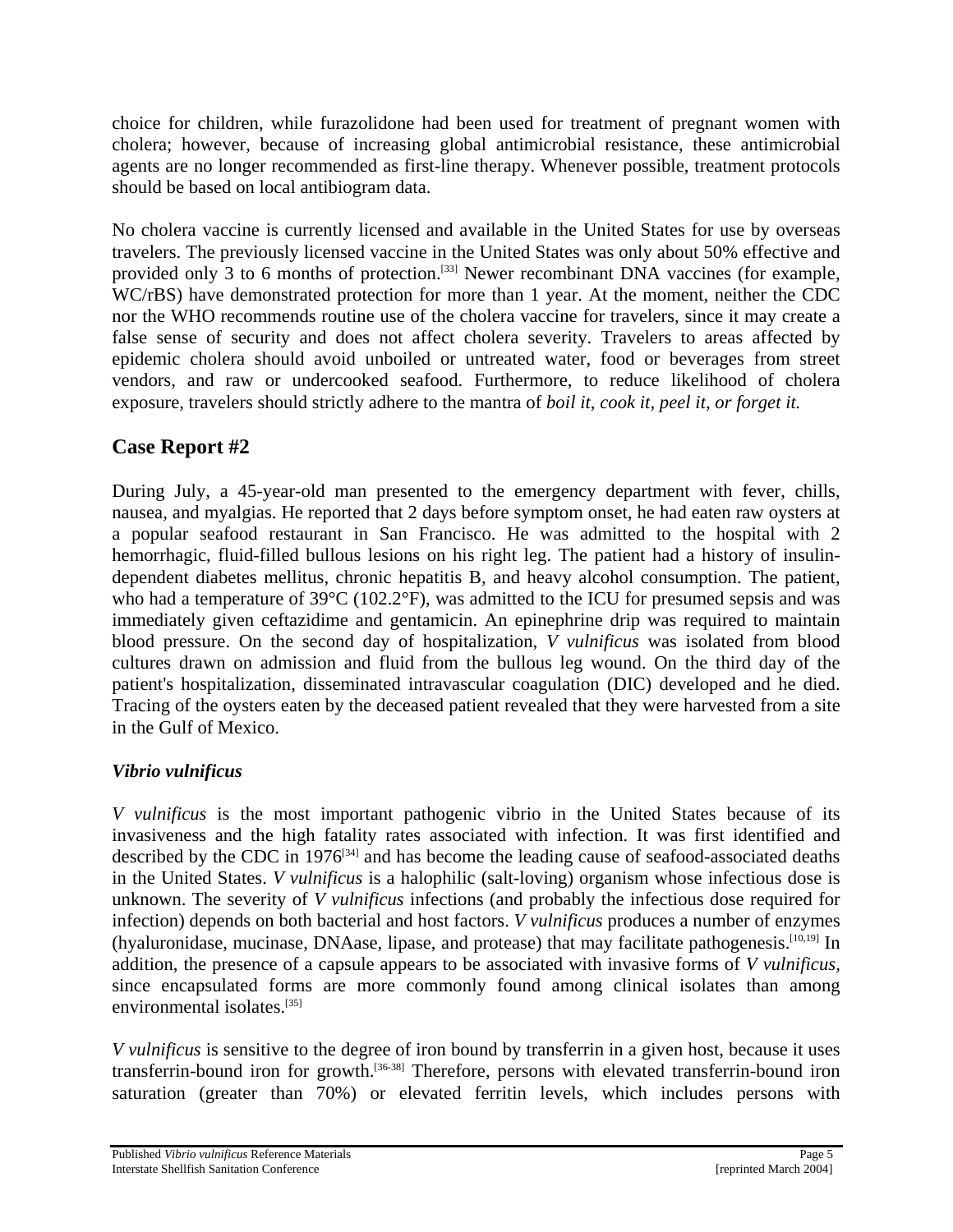hemochromatosis, thalassemia, or liver disease, are at increased risk for invasive infections. A Florida study showed that persons with liver disease were 80 times more likely to develop *V vulnificus* infections than were persons without liver disease.<sup>[39]</sup>

Among the 422 culture-confirmed *V vulnificus* infections reported to the CDC through the *Vibrio* Surveillance System on the Gulf Coast between 1988 and 1996, 45% were classified as wound infections, 43% as primary septicemia, and 5% as gastroenteritis; 7% were from other or unknown sites of infection. Of the patients with information on clinical outcome, 39% died of their infection.[40]

Primary septicemia refers to bloodstream infections that are acquired through ingestion of the organism through the GI tract. *V vulnificus* primary septicemia infections are fatal about 50% of the time.[41,42] Persons with known liver disease, particularly those patients with cirrhosis, are at high risk for *V vulnificus* primary septicemia.<sup>[43]</sup> The clinical course of *V vulnificus* bloodstream infections may be fulminant and result in death within hours. Distinctive bullous skin lesions filled with hemorrhagic fluid (typically present on the extremities or the trunk), thrombocytopenia, leukopenia, and DIC are often seen in patients with fulminant primary septicemia.

*V vulnificus* can also cause an infection of the skin when open wounds are exposed to warm seawater. These skin infections may lead to cellulitis, ulceration, necrotizing fasciitis, and sepsis. Because of the invasiveness of these wound infections, debridement of infected wounds is generally recommended to avoid limb amputation. Thirty-five percent of patients with wounds may become bacteremic, and 25% of those with bacteremia secondary to wound infections may die as a result of their infection.<sup>[42,44]</sup> In addition to wound infections, septicemia, and gastroenteritis, *V vulnificus* has been associated with other clinical syndromes, including pneumonia, $[45]$  osteomyelitis, $[46]$  spontaneous bacterial peritonitis, $[47]$  eye infections, $[48]$  and meningitis. $[49]$ 

The number of *V vulnificus* organisms found in the environment has been shown to increase as a function of ambient seawater temperatures. In a review of *V vulnificus* infections in the United States, 96% of patients with primary septicemia consumed raw oysters within 7 days before symptom onset.<sup>[40]</sup> All tracebacks with complete information implicated oysters harvested in the Gulf of Mexico; 89% were harvested in seawater warmer than 22°C (71.6°F). All clinical syndromes of *V vulnificus* are more common during the warmer months.

#### **Treatment**

*V vulnificus* wound infections and primary septicemia require antimicrobial treatment to improve the course of illness and to prevent complications. Antimicrobial agents most effective against *V vulnificus* infections include tetracycline,<sup>[50,51]</sup> fluoroquinolones (for example, ciprofloxacin), third-generation cephalosporins (for example, ceftazidime), and aminoglycosides (for example, gentamicin). The most current antimicrobial recommendation includes treatment with ceftazidime (2 g IV tid) and doxycycline (100 mg PO or IV bid)<sup>[32]</sup> or doxycycline in combination with ciprofloxacin or an aminoglycoside. Early administration of antimicrobial therapy may reduce the morbidity and mortality associated with *V vulnificus* infections.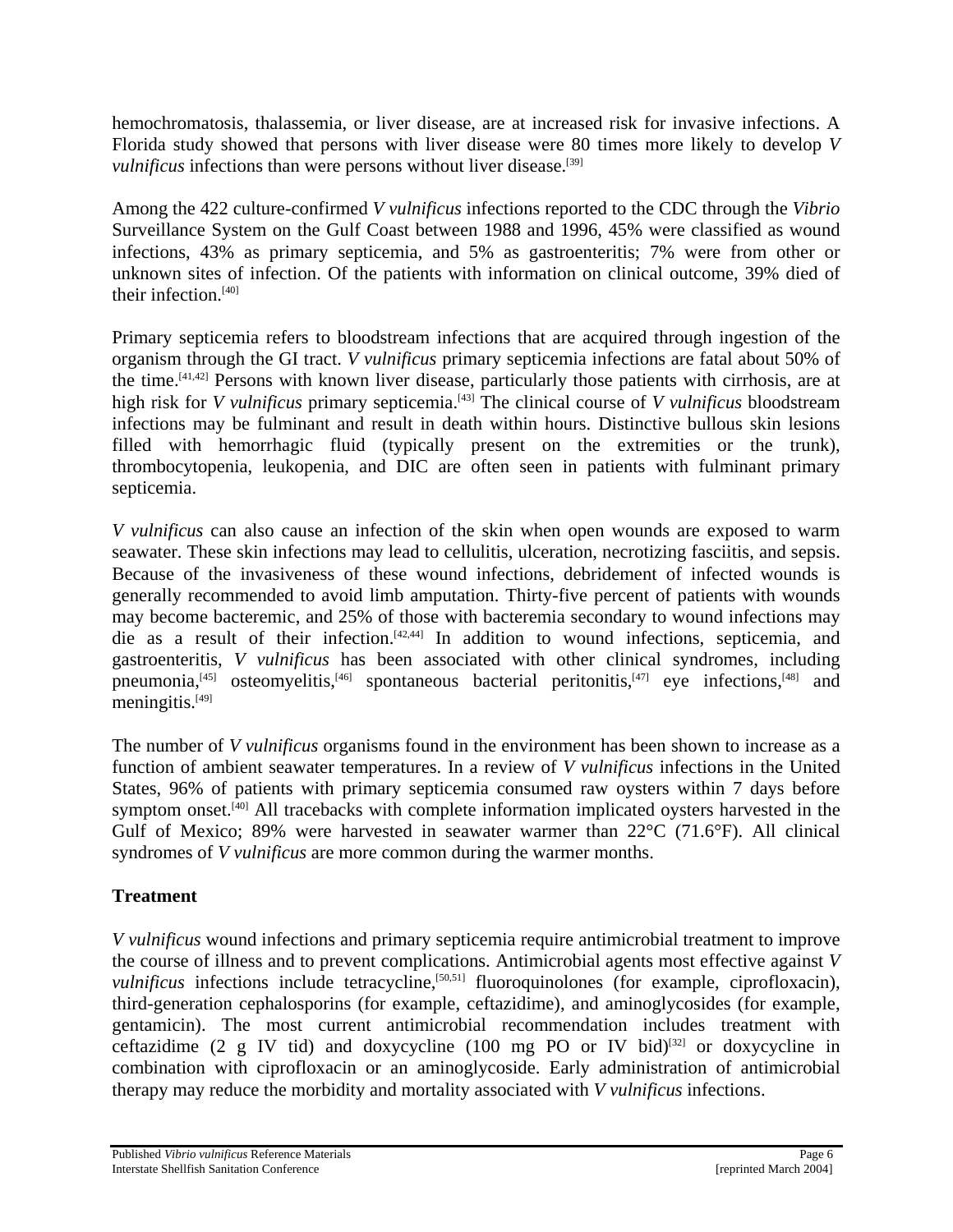Because of the high case-fatality rates associated with these infections, it is particularly important for clinicians to suspect *V vulnificus* wound or bloodstream infections in persons with shellfish or warm seawater exposure and a history of chronic liver disease.

#### **Case Report #3**

A 50-year-old man presented with fever (temperature, 38.5°C [101.3°F]) and a necrotic skin lesion on his left arm. He reported that he sustained a small cut on his hand while fishing. One day later, he went swimming along the South Atlantic coast of Florida. The next day, redness, pain, and swelling developed in the area of the wound. The patient was admitted to the hospital for cellulitis and treated with cefazolin and gentamicin. The cellulitis quickly spread from his hand to his entire arm, resulting in ulceration and necrotizing fasciitis requiring aggressive debridement. The patient was successfully treated, but barely avoided arm amputation. *V parahaemolyticus* was isolated from his wound culture.

#### *Vibrio parahaemolyticus*

*V parahaemolyticus* was first identified as a cause of foodborne illness in 1950.<sup>[52]</sup> The first confirmed US outbreak occurred in 1971 and was associated with consumption of crabs.<sup>[53]</sup> During the past 3 decades, *V parahaemolyticus* has been implicated as a common cause of seafood-associated gastroenteritis during outbreaks in the United States.<sup>[54-57]</sup>

The most common clinical manifestation of *V parahaemolyticus* infection is gastroenteritis.<sup>[4]</sup> Acute watery diarrhea, abdominal cramps, and nausea usually characterize the illness. The mean incubation period is typically 24 to 48 hours, with a mean duration of illness of 3 days. The illness is usually mild to moderate and self-limited, although some cases may be severe and require hospitalization. Infection may cause severe illness in persons with chronic medical disease (for example, persons with liver disease, diabetes, iron overload states, compromised immune systems, or GI problems). Between 1988 and 1997, a review of *V parahaemolyticus* infections in the United States found that 59% of persons had gastroenteritis, 34% had wound infections, 5% had primary septicemia, and 2% had other sites of infections.[58] Fulminating septicemia from *V parahaemolyticus* infection has been reported and characterized as a syndrome of erythema multiforme, hemolytic anemia, and hypotension.<sup>[59]</sup> Similar to other enteric bacteria, such as *Salmonella, Shigella, Campylobacter,* and *Yersinia, V parahaemolyticus* may also induce a reactive arthritis or Reiter syndrome.<sup>[60]</sup>

Raw oysters are the primary source of ingestion-associated *V parahaemolyticus* infection. Between 1988 and 1997, a review of infections found that 88% of patients with *V parahaemolyticus* gastroenteritis and 91% of patients with *V parahaemolyticus* primary septicemia and known food history reported eating raw oysters.<sup>[58]</sup> Consumption of crustacean and molluscan shellfish has commonly been implicated in the transmission of *V parahaemolyticus.* Studies indicate that the infectious dose of *V parahaemolyticus* is between  $10^{5}$  and  $10^{7}$  viable cells ingested.<sup>[61]</sup>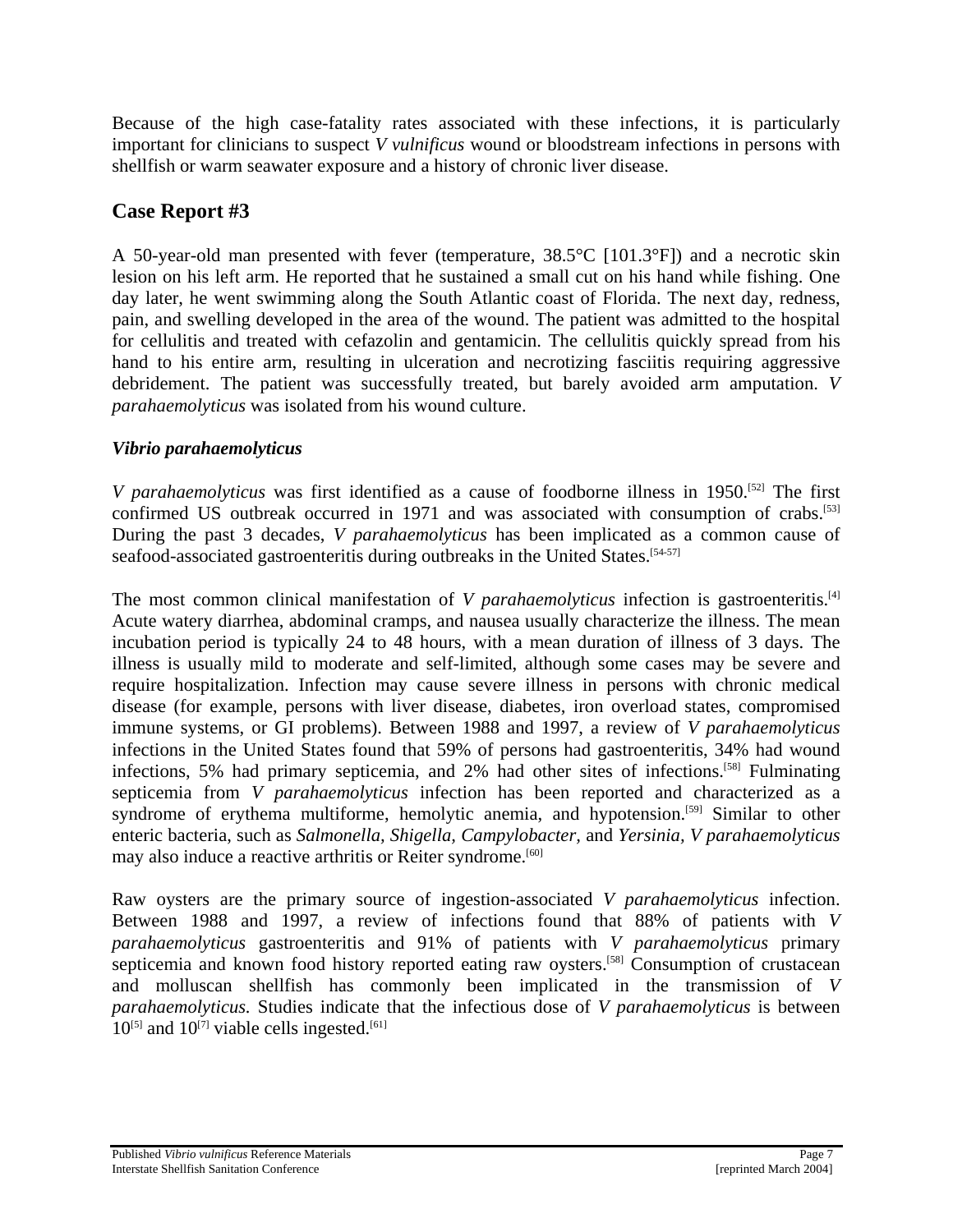Similar to other vibrios, *V parahaemolyticus* may be overlooked if plated on nonselective medium; therefore, it should be plated on TCBS. On TCBS, *V parahaemolyticus* isolates appear as distinct green colonies. Virulence can be determined by b-hemolysis of red blood cells using Wagatsuma blood agar, although newer methods use DNA gene probes.<sup>[62]</sup>

Between 1973 and 1998, 40 outbreaks of *V parahaemolyticus* infection were reported to the CDC.[58] Most of the outbreaks occurred during the warmer months. Recent *V parahaemolyticus* outbreaks during 1997 and 1998 (both El Niño years) were linked to consumption of raw or undercooked shellfish (oysters and clams) harvested from all the coastal waters of United States.<sup>[54,55,57,58]</sup> It has been suggested that these recent outbreaks may have been associated with warmer water temperatures, which increased *V parahaemolyticus* levels and therefore increased the probability of infection.

#### **Treatment**

*V parahaemolyticus* strains that cause gastroenteritis are usually susceptible to antimicrobial agents routinely used to treat enteric infections, although most patients with gastroenteritis can effectively be treated with oral rehydration alone.[57] However, for patients with *V parahaemolyticus* wound infections and septicemia, the treatment is similar to that for patients with *V vulnificus* infection: intravenous antimicrobial agents.

#### **Other Pathogenic Vibrios**

#### **Non-O1** *Vibrio cholerae*

Some strains of *V cholerae* do not agglutinate in O1 antiserum but can still cause diarrheal illness. In most situations, there is not much additional benefit in subtyping *V cholerae* that is not O1. Non-O1 *V cholerae* has been associated with gastroenteritis, septicemia, and wound infections, usually following consumption of contaminated shellfish or exposure of broken skin to contaminated water. The most common presentation is self-limited gastroenteritis associated with watery diarrhea and abdominal cramps; occasionally, the patient has fever. Approximately a quarter of infected patients have bloody stools.

Other than *V cholerae* O139, non-O1 *V cholerae* usually causes a less severe diarrhea than *V cholerae* O1, although certain strains, especially those that produce cholera toxin, can cause severe cholera-like disease.<sup>[63]</sup> Septicemia with non-O1 *V cholerae* is seen in immunocompromised hosts, particularly patients with cirrhosis. In one series, all 15 patients with non-O1 *V cholerae* bacteremia had hepatic cirrhosis and 7 (47%) died.<sup>[64]</sup> Soft tissue infections, including cellulitis and necrotizing fasciitis, are a less common presentation of non-O1 *V cholerae* infection. There were 130 cases of non-O1 *V cholerae* infection (third most common *Vibrio* infection after *V parahaemolyticus* and *V vulinificus* infections) reported in Florida from 1981 to 1993. Of these cases, 67% were classified as gastroenteritis, 15% as primary septicemia, 9% as wound infection, 3% as other infection (pulmonary infection in drowning victim, ear infection, or urinary tract infection), and 6% as unknown.<sup>[5]</sup>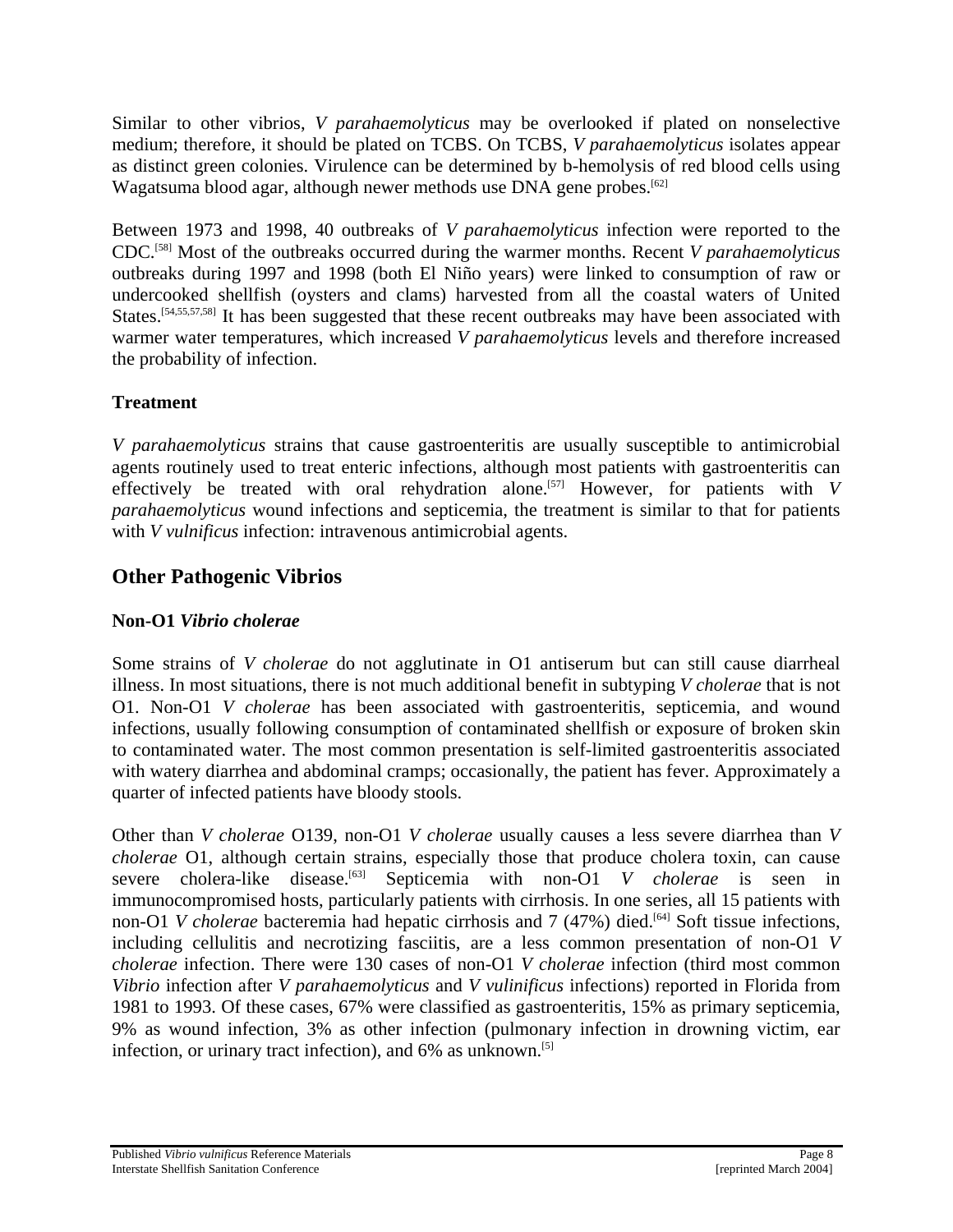#### *Vibrio alginolyticus*

*V alginolyticus* is a halophilic *Vibrio* first recognized as being pathogenic in humans in 1973.<sup>[65]</sup> Wound infections account for 71% of *V alginolyticus* infections.<sup>[5]</sup> Ear infections are also seen with this organism. Gastroenteritis was thought to be a rare presentation of *V alginolyticus* infection, but it accounted for 12% of infections in one series.[5] Other clinical syndromes reported in association with *V alginolyticus* infection include chronic diarrhea in a patient with AIDS,<sup>[66]</sup> conjunctivitis,<sup>[67]</sup> and post-traumatic intracranial infection.<sup>[68]</sup> Resistance to tetracycline and chloramphenicol has been reported in a few isolates of *V alginolyticus,* but all strains appear to be sensitive to ciprofloxacin.<sup>[69]</sup>

#### *Vibrio mimicus*

*V mimicus* is a non-halophilic *Vibrio* named according to its similarity to *V cholerae. V mimicus* can cause sporadic episodes of acute gastroenteritis and ear infections. Of the 21 strains of *V mimicus* studied at the CDC in 1981, 19 were from patients with diarrhea and 2 were from patients with otitis media.[70] Among 40 reported cases of *V mimicus* infection in Florida between 1981 and 1993, gastroenteritis accounted for 34 (85%).<sup>[5]</sup>

#### *Vibrio fluvialis*

*V fluvialis* is a halophilic *Vibrio* first identified in 1975 in a patient with diarrhea in Bahrain.[71] It is biochemically similar to *Aeromonas hydrophila* but can be differentiated from this organism by its ability to grow well on media containing 6% to 7% sodium chloride. The largest series of *V fluvialis* infections involved 500 patients in Bangladesh, half of whom were young children.<sup>[72]</sup> In that series, patients presented with diarrhea (100%, 75% bloody), vomiting (97%), abdominal pain (75%), dehydration (67%), and fever (35%). *V fluvialis* rarely causes wound infections or primary septicemia.<sup>[5,73]</sup>

#### *Photobacterium damsela*

*P damsela* (formerly *Vibrio damsela*) is a halophilic gram-negative bacillus similar to *V vulnificus* that strictly causes soft tissue infections following exposure of wounds to brackish water or injury by saltwater animals.<sup>[74]</sup> *P damsela* infections can be fulminant and are frequently fatal even in immunocompetent hosts. Of the 16 cases of *P damsela* infection reported between 1982 and 1996, 4 were fatal.<sup>[75]</sup>

#### *Vibrio hollisae*

*V hollisae,* a halophilic *Vibrio* first described in 1982, most commonly causes gastroenteritis. *V hollisae* is difficult to isolate, since it grows poorly on selective TCBS media and it needs to be isolated from colonies on a blood agar plate. *V hollisae* septicemia and wound infections have been reported but are rare.<sup>[5,76]</sup>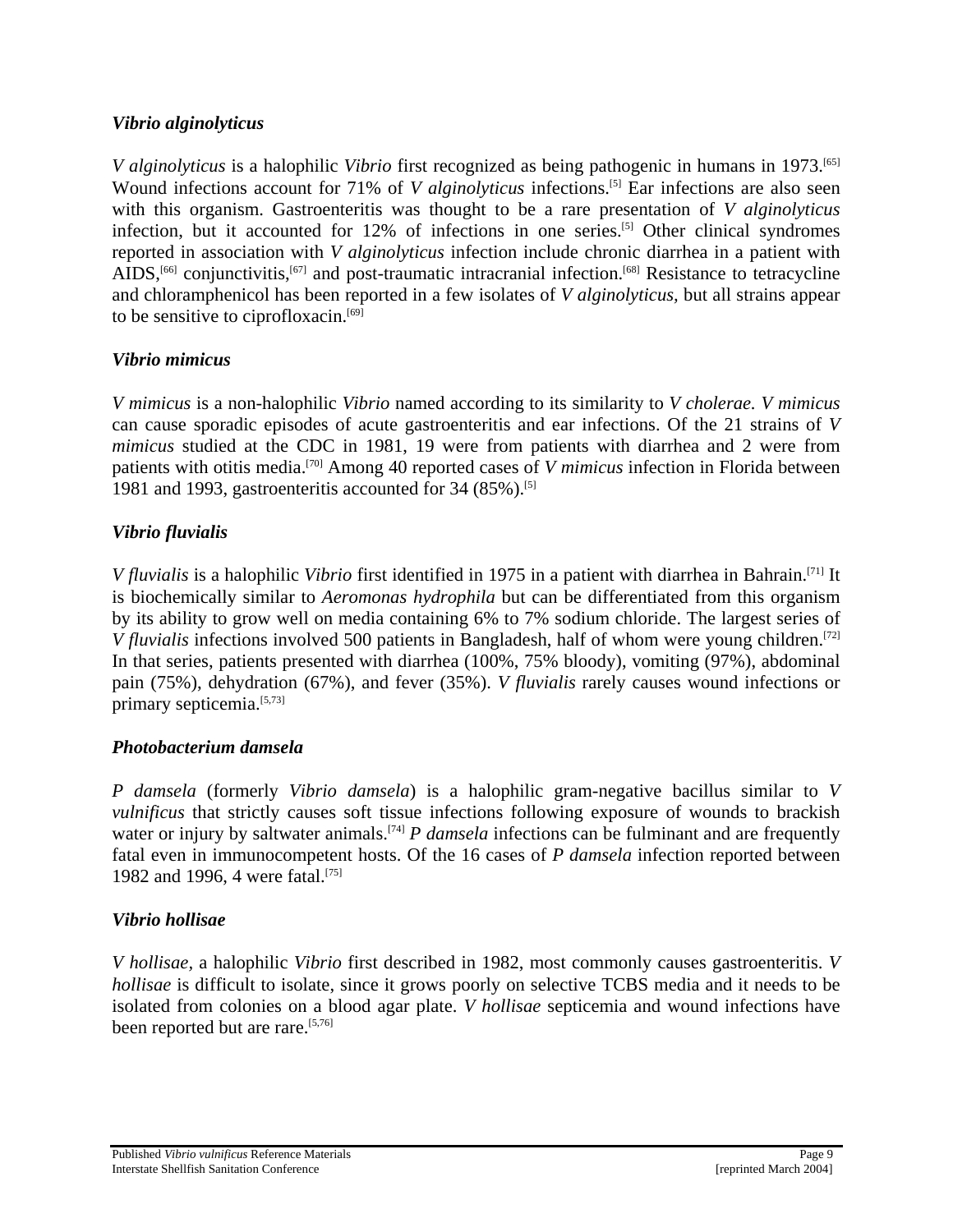#### *Vibrio furnissii*

*V furnissii* was originally thought to be an aerogenic (able to produce gas from glucose) strain of *V fluvialis.* In 1983, however, *V furnissii* was shown to be a distinct species by genetic analysis.[77] This organism has most commonly been isolated from stool samples. *V furnissii* was retrospectively implicated in an outbreak of gastroenteritis occurring on an aircraft in 1969.[78] In 1994, during a cholera surveillance program in Peru, *V furnissii* was isolated from 14 patients, 6 with diarrhea and 8 without symptoms.<sup>[79]</sup> The importance of *V furnissii* as an enteric pathogen remains unclear.

#### *Vibrio metschnikovii*

*V metschnikovii* was first described in 1888. It is often isolated from the environment but is rarely isolated from human specimens. In the first report of human infection, the organism was isolated from the blood of a diabetic woman with acute cholecystitis.[80] Most recently, *V metschnikovii* was isolated from 5 infants with diarrhea during a cholera surveillance program in Peru.[81] All isolates were identified within a 10-day period. No common source of infection was found and no additional isolates of the organism were identified in the following year.

#### *Vibrio cincinnatiensis*

*V cincinnatiensis* is the most recently described pathogenic *Vibrio.* In the only report to date, this organism was isolated from the cerebrospinal fluid and blood of a patient presenting with confusion to the University of Cincinnati in 1986.[82] The patient drank alcohol heavily but had no evidence of liver disease. He had no known exposure to seawater or seafood. He recovered uneventfully after treatment with moxalactam.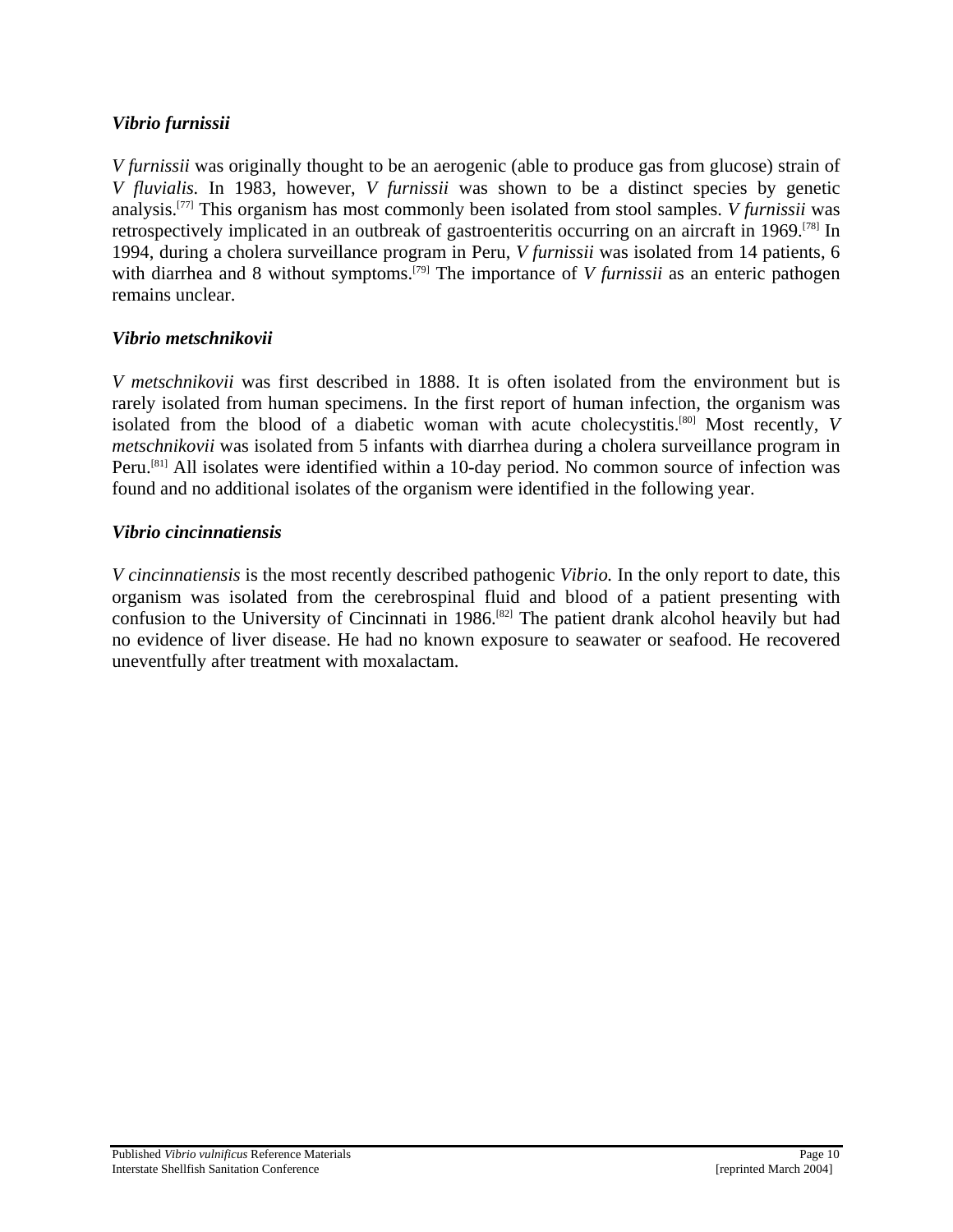#### **Summary**

In patients in whom acute gastroenteritis develops after they have eaten raw or undercooked shellfish, clinicians should order that a stool specimen be tested for vibrios using TCBS agar. To reduce the risk of *Vibrio* infection, consumers should avoid eating raw or undercooked shellfish during the warmer months (months without "R"). Patients with liver disease or weakened immune systems, in particular, should be counseled by clinicians to avoid consumption of raw or undercooked shellfish because of the high risk of invasive disease and death. Clinicians should be aware that pathogenic vibrios can cause severe wound infections in both immunocompromised and healthy individuals whose wounds are exposed to warm seawater.

| Organism                |        |          | Gastroenteritis    Wound infection    Primary septicemia |
|-------------------------|--------|----------|----------------------------------------------------------|
| Vibrio alginolyticus    | $+$    | $++$     |                                                          |
| Vibrio cholerae non-O1  | $++$   | $+$      | $+$                                                      |
| Vibrio cholerae O1      | $++$   |          |                                                          |
| Vibrio cincinnatiensis  |        |          |                                                          |
| Vibrio damsela          |        | $++$     |                                                          |
| Vibrio fluvialis        | $++$   | $^{(+)}$ | $(+)$                                                    |
| Vibrio furnissii        | $++$   |          |                                                          |
| Vibrio hollisae         | $++$   | $(+)$    | $(+)$                                                    |
| Vibrio metschnikovii    | $(+)$  |          |                                                          |
| Vibrio mimicus          | $++$   | $(+)$    | $(+)$                                                    |
| Vibrio parahaemolyticus | $++$   | $+$      | $(+)$                                                    |
| Vibrio vulnificus       | $^{+}$ | $++$     | $++$                                                     |

#### **Table 1. Association of Vibrio species with different clinical syndromes**

+, less common presentation; ++, common presentation; (+), rare presentation.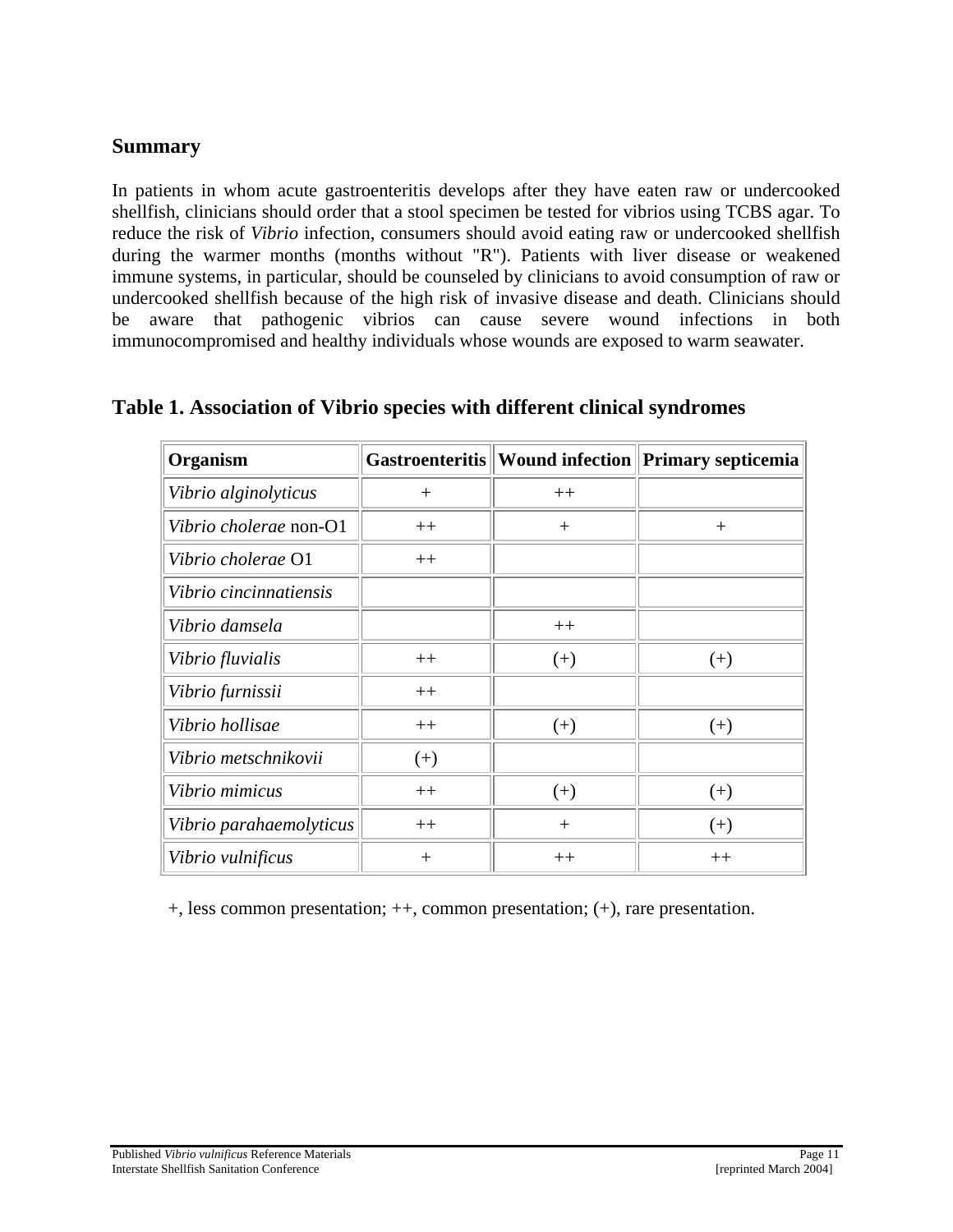| <b>Vibrio species</b>             | Recommended antimicrobial agent                                                                                                               |  |  |  |
|-----------------------------------|-----------------------------------------------------------------------------------------------------------------------------------------------|--|--|--|
| <i>Vibrio cholerae</i> O1 or O139 |                                                                                                                                               |  |  |  |
| Mild                              | No antimicrobial therapy, oral rehydration only                                                                                               |  |  |  |
| Moderate to severe                | Doxycycline, 300 mg (single dose), or ciprofloxacin, 1 g (single<br>dose), or norfloxacin, 400 mg bid for 3 days                              |  |  |  |
| Non-cholerae Vibrio               |                                                                                                                                               |  |  |  |
| Gastroenteritis                   |                                                                                                                                               |  |  |  |
| Mild                              | No antimicrobial therapy, oral rehydration only                                                                                               |  |  |  |
| Moderate to<br>severe             | Ciprofloxacin, 500 mg PO bid for 3 days, or doxycycline, 100 mg<br>PO bid for 3 days, or norfloxacin, 400 mg bid for 3 days                   |  |  |  |
| Wound<br>infection/cellulitis     | Ceftazidime, 2 g IV tid, or cefotaxime, 2 g IV tid, and/or<br>doxycycline, 100 mg IV bid, or ciprofloxacin, 400 mg IV bid                     |  |  |  |
| Septicemia                        | Ceftazidime, $2 \text{ g}$ IV tid, or cefotaxime, $2 \text{ g}$ IV tid, and/or<br>doxycycline, 100 mg IV bid, or ciprofloxacin, 400 mg IV bid |  |  |  |

### **Table 2. Recommended antimicrobial therapy for Vibrio infections**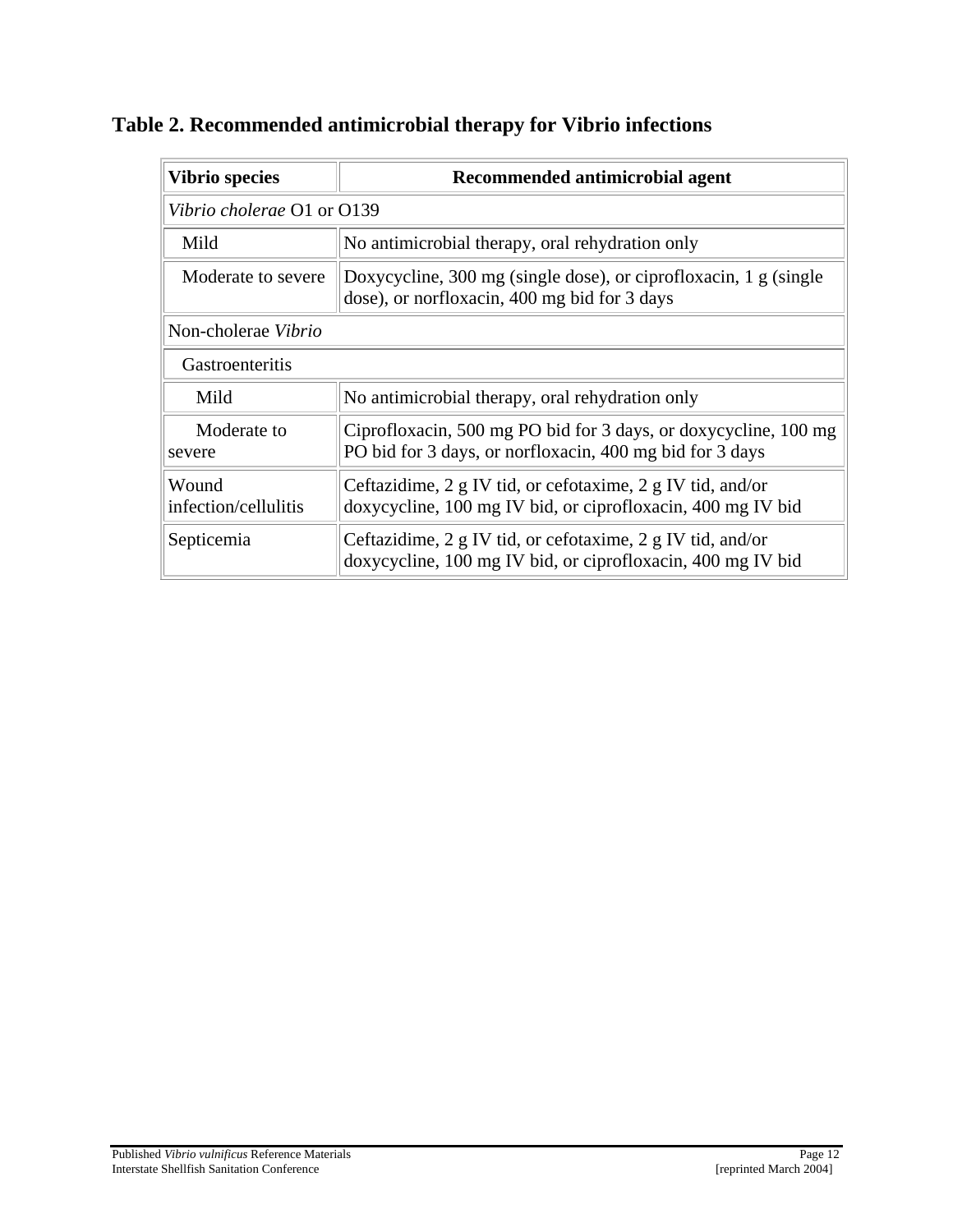#### **References**

- 1. McLaughlin JC. *Vibrio.* In: Murray PR, Baron EJ, Pfaller MA, et al, eds. *Manual of Clinical Microbiology.* 6th ed. Washington, DC: ASM Press; 1995:465-476.
- 2. Morris J, Black R. Cholera and other vibrioses in the United States. *N Engl J Med.* 1985;312:343-350.
- 3. Mead PS, Slutsker L, Dietz V, et al. Food-related illness and disease in the United States. *Emerg Infect Dis.* 1999;5:1-20.
- 4. Levine WC, Griffin PM. *Vibrio* infections on the Gulf Coast: results of first year of regional surveillance. *J Infect Dis.* 1993;167:479-483.
- 5. Hlady WG, Klontz KC. The epidemiology of *Vibrio* infections in Florida, 1981-1993. *J Infect Dis.* 1996;173:1176-1183.
- 6. Klontz KC, Lieb S, Schreiber M, et al. Syndromes of *Vibrio vulnificus* infections. Clinical and epidemiologic features in Florida cases, 1981-1987. *Ann Intern Med.* 1988;109:318-323.
- 7. Marano NN, Daniels NA, Easton AN, et al. Stool culturing practices for *Vibrio* species at clinical laboratories in Gulf Coast states. *J Clin Microbiol.* 2000;38:2267-2270.
- 8. Vollberg CM, Herrara JL. *Vibrio vulnificus* infection: an important cause of septicemia in patients with cirrhosis. *South Med J.* 1997;90:1040-1042.
- 9. Zide N, Davis J, Ehrenkranz NJ. Fulminating *Vibrio parahaemolyticus* septicemia. *Arch Intern Med.* 1974;133:479-481.
- 10. Holmberg SD. *Vibrio.* In: Gorbach SL, Bartlett JG, Blacklow NR, eds. *Infectious Diseases.* Philadelphia: WB Saunders Company; 1992:14931502.
- 11. Janda JM, Powers C, Bryant RG, Abbott S. Current perspectives on the epidemiology and pathogenesis of clinically significant *Vibrio* spp. *Clin Microbiol Rev.* 1988;1:245- 267.
- 12. Pierce NF, Sack RB, Mitra RC, et al. Replacement of water and electrolyte losses in cholera by an oral glucose-electrolyte solution. *Ann Intern Med.* 1969;70:1173-1181.
- 13. Hirschhorn N, Kinzie JL, Sachar DB, et al. Decrease in net stool output in cholera during intestinal perfusion with glucose-containing solutions*. N Engl J Med.* 1968;279:176-181.
- 14. Pierce NF, Mondal A. Clinical features of cholera. In: Barua D, Burrows W, eds. *Cholera.* Philadelphia: WB Saunders Company; 1974:209- 220.
- 15. Gangarosa EJ, Mosley WH. Epidemiology and surveillance of cholera. In: Barua D, Burrows W, eds. *Cholera.* Philadelphia: WB Saunders Company; 1974:381-403.
- 16. Blake PA. Epidemiology of cholera in the Americas. *Gastroenterol Clin North Am.* 1993;22: 639-660.
- 17. Ramamurthy T, Garg S, Sharma R, et al. Emergence of novel strain of *Vibrio cholerae* with epidemic potential in southern and eastern India. *Lancet.* 1993;341:703-704.
- 18. Centers for Disease Control and Prevention: Imported cholera associated with a newly described toxigenic *Vibrio cholerae* O139 strain -- California, 1993. *MMWR.* 1993;42:501-503.
- 19. Greenough WB III. *Vibrio cholerae* and cholera. In: Mandell GL, Bennett JE, Dolin R, eds. *Principles and Practices of Infectious Diseases.* 4th ed. New York: Churchill Livingstone; 1995:1934-1945.
- 20. Blake PA, Allegra DT, Synder JD, et al. Cholera -- a possible endemic focus in the States. *N Engl J Med.* 1980;302:305-309.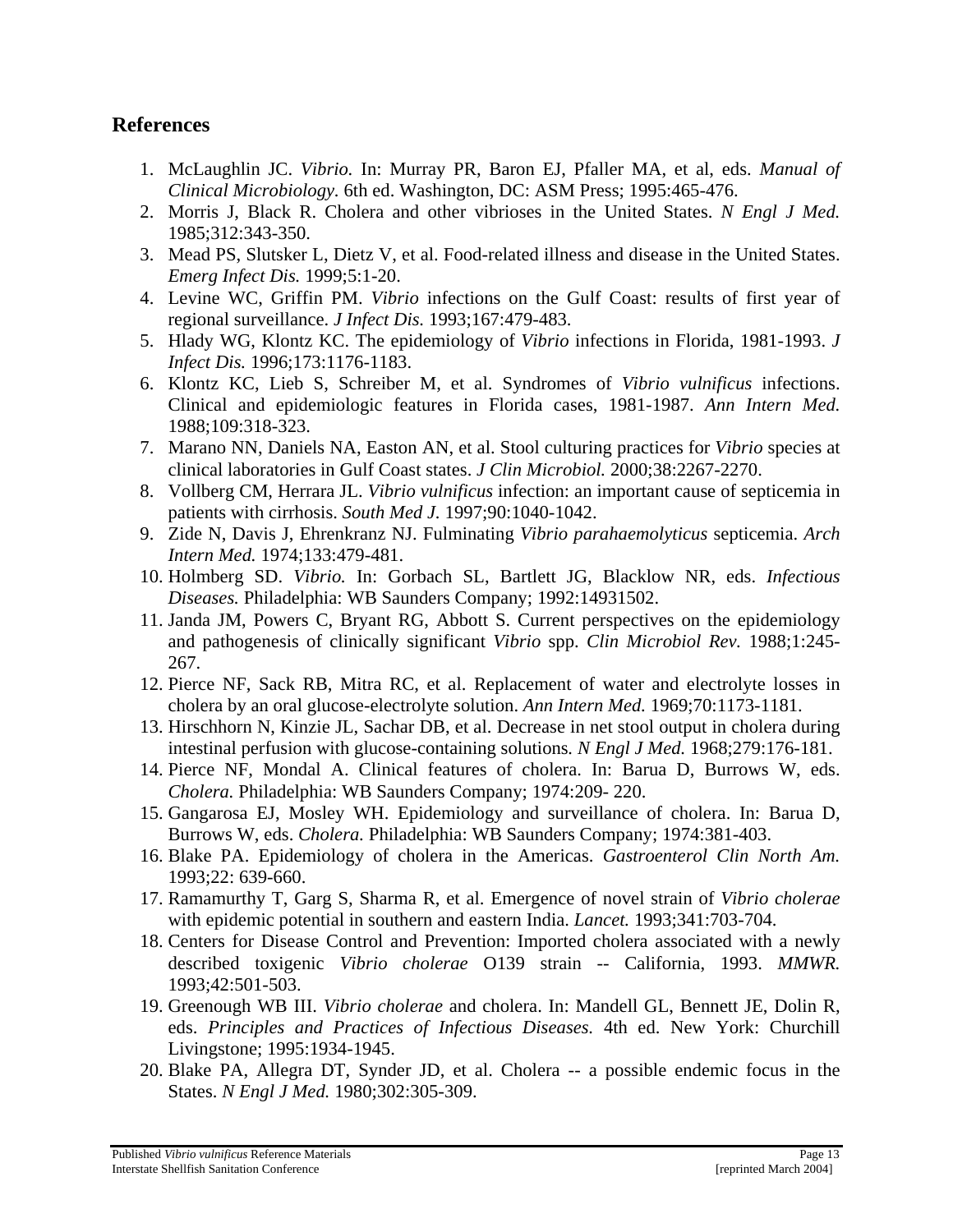- 21. St Louis ME, Porter JD, Helal A, et al. Epidemic cholera in West Africa: the role of food handling and high-risk foods. *Am J Epidemiol.* 1990;13:719-728.
- 22. Tauxe RV, Holmberg SD, Dodin A, et al. Epidemic cholera in Mali: high mortality and multiple routes of transmission in a famine area. *Epidemiol Infect.* 1988;100:279-289.
- 23. Pavia AT, Campbell JF, Blake PA, et al. Cholera from raw oysters shipped interstate. *JAMA.* 1987;258:2374.
- 24. Tauxe R, Blake P, Olsvik O, Wachsmuth IK. The future of cholera: persistence, change, and expanding research agenda. In: Wachsmuth IK, Blake PA, Olsvik O, eds. Vibrio Cholerae *and Cholera -- Molecular to Global Perspectives.* Washington, DC: ASM Press; 1994:443-453.
- 25. Steinberg EB, Greene KD, Cameron D, et al. Cholera in the United States, 1995-1999, trends at the end of the millenium. In: Program and abstracts of the 37th Annual Meeting of the Infectious Diseases Society of America; November 18-21, 1999; Philadelphia. Abstract 29.
- 26. Klontz KC, Tauxe RV, Cook WL, et al. Cholera after the consumption of raw oysters. *Ann Intern Med.* 1987;107:846-848.
- 27. Finelli L, Swerdlow D, Mertz K, et al. Outbreak of cholera associated with crab brought from an area with epidemic disease. *J Infect Dis.* 1992; 166:1433.
- 28. Lowry PW, Pavia AT, McFarland LM, et al. Cholera in Louisiana: widening spectrum of seafood vehicles. *Arch Intern Med.* 1989;149: 2079.
- 29. Besser RE, Feiken DR, Eberhart-Phillips JE, et al. Diagnosis and treatment of cholera in the United States -- are we prepared? *JAMA.* 1994; 272:1203-1205.
- 30. World Health Organization. *Guidelines for Cholera Control.* Geneva: World Health Organization; 1993:22-23.
- 31. Mahalanabis D, Molla AM, Sack DA. Clinical management of cholera. In: Barua D, Greenough WB, eds. *Cholera.* New York: Plenum Medical Book Company; 1992:266.
- 32. Gilbert DN, Moellering RC, Sande MA. *Sanford Guide to Antimicrobial Therapy.* 29th ed. Hyde Park, Vt: Antimicrobial Therapy, Inc; 1999.
- 33. Centers for Disease Control. Vaccines for selected use in international travel: cholera vaccine. *MMWR.* 1978;27:173-174.
- 34. Hollis DG, Weaver RE, Baker CN, Thornsberry C. Halophilic *Vibrio* sp. isolated from blood cultures. *J Clin Microbiol.* 1976;3:425.
- 35. Hayat U, Reddy GP, Bush CA, et al. Capsular types of *Vibrio vulnificus:* an analysis of strains from clinical and environmental sources. *J Infect Dis.* 1993;168:758-762.
- 36. Hor LI, Chang TT, Wang ST. Survival of *Vibrio vulnificus* in whole blood from patients with chronic liver diseases: association with phagocytosis by neutrophils and serum ferritin levels. *J Infect Dis.* 1999;179:275-278.
- 37. Bullen JJ, Spalding PB, Ward CG, et al. Hemochromatosis, iron, and septicemia caused by *Vibrio vulnificus. Arch Intern Med.* 1991;151:1606-1609.
- 38. Brennt CE, Wright AC, Dutta SK, et al. Growth of *Vibrio vulnificus* in serum from alcoholics: association with high transferrin iron saturation. *J Infect Dis.* 1991;164:1030- 1032.
- 39. Centers for Disease Control and Prevention. *Vibrio vulnificus* infections associated with raw oyster consumption -- Florida, 1981-1992. *MMWR.* 1993;42:405-407.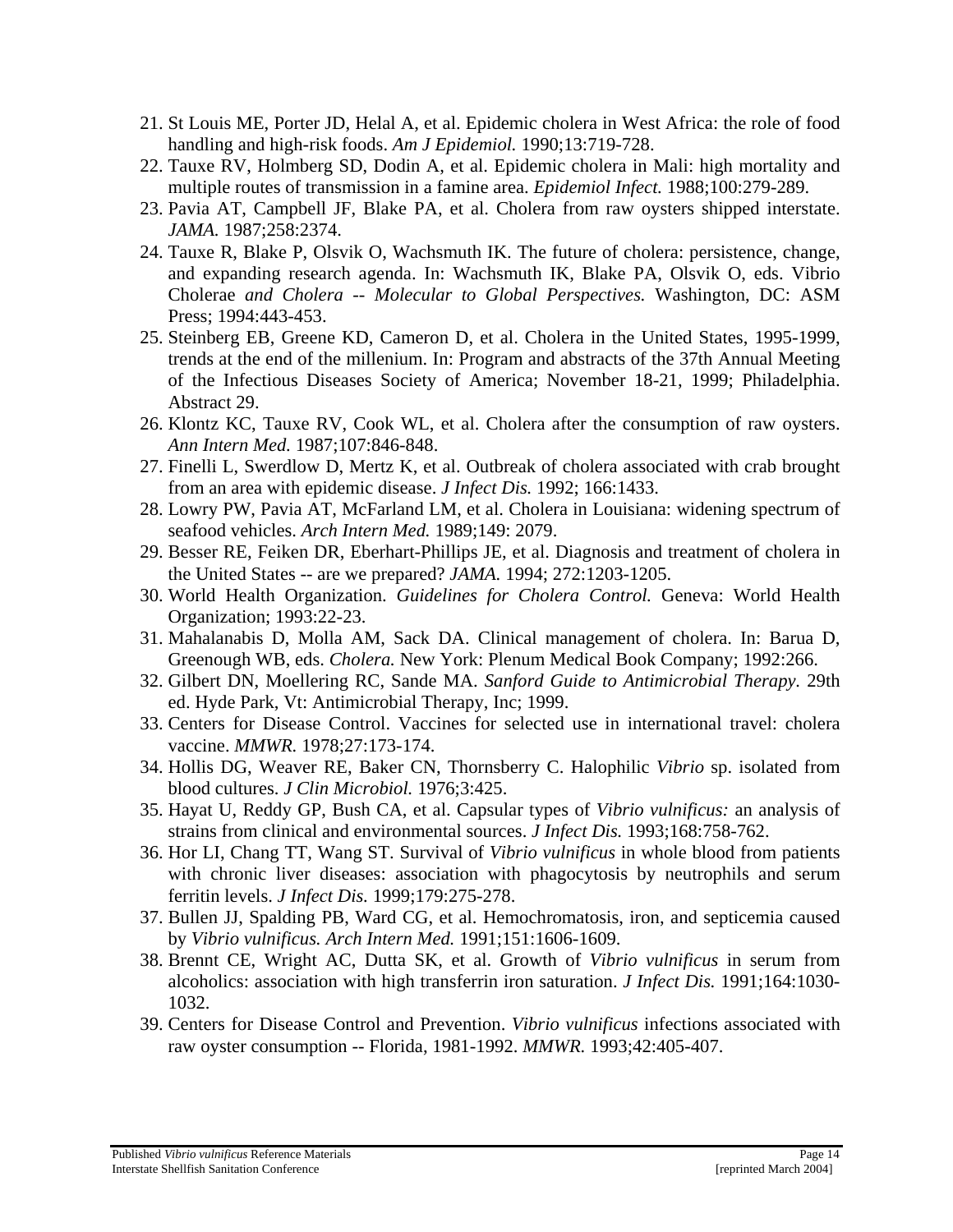- 40. Shapiro RL, Altekruse S, Hutwagner L, et al. The role of Gulf coast oysters harvested in warmer months in *Vibrio vulnificus* infections in the United States, 1988-1996. *J Infect Dis.* 1998; 178:752-759.
- 41. Johnston JM, Becker SF, McFarland LM. *Vibrio vulnificus:* man and the sea. *JAMA.* 1985;253: 2850-2852.
- 42. Klontz KC, Lieb S, Schreiber M, et al. Syndromes of *Vibrio vulnificus* infections. Clinical and epidemiologic features in Florida cases, 1981-1987. *Ann Intern Med.* 1988;109:318.
- 43. Vollberg CM, Herrara JL. *Vibrio vulnificus* infection: an important cause of septicemia in patients with cirrhosis. *South Med J.* 1997;90:1040-1042.
- 44. Howard RJ, Lieb S. Soft-tissue infections caused by halophilic marine vibrios. *Arch Surg.* 1988;123:245.
- 45. Kelly MT, Avery DM. Lactose-positive *Vibrio* in seawater: a cause of pneumonia and septicemia in a drowning victim. *J Clin Microbiol.* 1980;11: 278-280.
- 46. Vartian CV, Septimus EJ. Osteomyelitis caused by *Vibrio vulnificus. J Infect Dis.* 1990;161:363.
- 47. Holcombe DJ. *Vibrio vulnificus* peritonitis. A unique case. *J La State Med Soc.* 1991;143:27-28.
- 48. DiGaetano M, Ball SF, Straus JG. *Vibrio vulnificus* corneal ulcer. Case reports. *Arch Ophthalmol.* 1989;107:323-324.
- 49. Katz BZ. *Vibrio vulnificus* meningitis in a boy with thalassemia after eating raw oysters. *Pediatrics.* 1988;82:784-786.
- 50. Bowdre JH, Hull JH, Cocchetto DM. Antibiotic efficacy against *Vibrio vulnificus* in the mouse: superiority of tetracycline. *J Pharmacol Exp Ther.* 1983;225:595-598.
- 51. Fang FC. Use of tetracycline for treatment of *Vibrio vulnificus* infections. *Clin Infect Dis.* 1992; 15:1071.
- 52. Fujino T, Okuno Y, Nakada D, et al. On the bacteriological examination of shirasu-food poisoning. *Med J Osaka Univ.* 1953;4:299-304.
- 53. Dadisman TA, Nelson R, Molenda JR, Garber HJ. *Vibrio parahaemolyticus* gastroenteritis in Maryland -- clinical and epidemiologic aspects. *Am J Epidemiol.* 1973;96:414-426.
- 54. Centers for Disease Control and Prevention. Outbreak of *Vibrio parahaemolyticus* infections associated with eating raw oysters -- Pacific Northwest, 1997. *MMWR.* 1998;47:457-462.
- 55. Centers for Disease Control and Prevention. Outbreak of *Vibrio parahaemolyticus* infection associated with eating raw oysters or clams harvested from Long Island Sound - - Connecticut, New Jersey, and New York, 1998. *MMWR.* 1999;48:48-51.
- 56. Centers for Disease Control. Gastroenteritis caused by *Vibrio parahaemolyticus* aboard a cruise ship. *MMWR.* 1978;27:67.
- 57. Daniels NA, Ray B, Easton A, et al. Emergence of a new *Vibrio parahaemolyticus* serotype in raw oysters: prevention quandary. *JAMA.* 2000; 284:1541-1545.
- 58. Daniels NA, MacKinnon L, Bishop R, et al. *Vibrio parahaemolyticus* infections in the United States, 1973-1998. *J Infect Dis.* 2000;181:1661-1666.
- 59. Zide N, Davis J, Ehrenkranz NJ. Fulminating *Vibrio parahaemolyticus* septicemia. *Arch Intern Med.* 1974;133:479-481.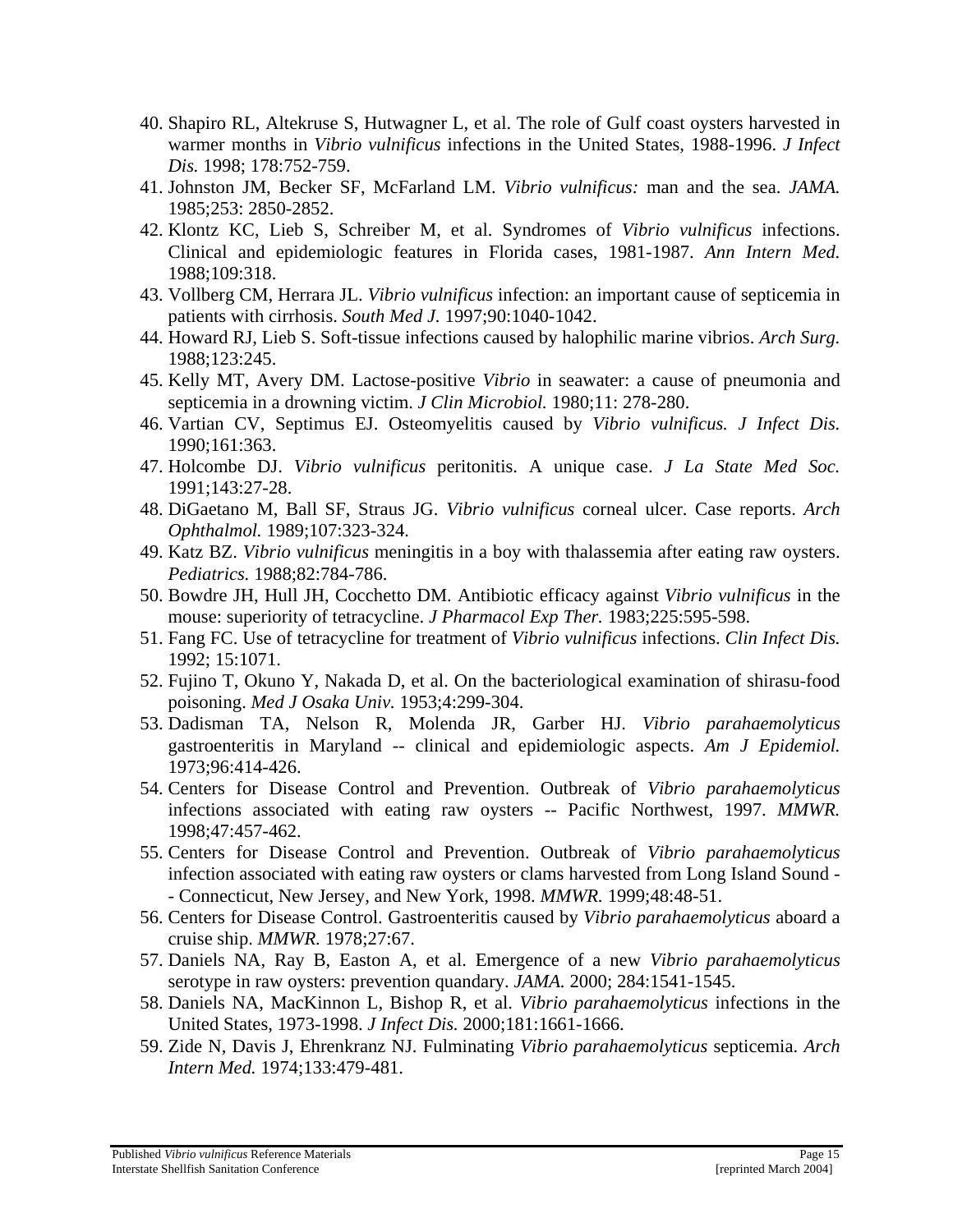- 60. Tamura N, Kobayashi S, Hashimoto H, et al. Reactive arthritis induced by *Vibrio parahaemolyticus. J Rheumatol.* 1993;20:1062-1063
- 61. Sanyal SC, Sen PC. Human volunteer study on the pathogenicity of *Vibrio parahaemolyticus.* In: Fujino T, Sakaguchi G, Sakazaki R, Takeda Y, eds*. International Symposium on* Vibrio parahaemolyticus. Tokyo: Saikon Publishing Co, Ltd; 1974:227- 230.
- 62. Bej AK, Patterson DP, Brasher CW, et al. Detection of total and hemolysin-producing *Vibrio parahaemolyticus* in shellfish using multiplex PCR amplification of tl, tdh, and trh. *J Microbiol Methods.* 1999;36:215-225.
- 63. Datta-Roy K, Bannerjee K, De SP, Ghose AC. Comparative study of expression of hemagglutinins, hemolysins and enterotoxins by clinical and environmental isolates of non-O1 *Vibrio cholerae* in relation to their enteropathogenicity. *Appl Environ Microbiol.* 1986;52:875-879.
- 64. Ko WC, Chuang YC, Huang GC, Hsu SY. Infections due to non-O1 *Vibrio cholerae* in southern Taiwan: predominance in cirrhotic patients. *Clin Infect Dis.* 1998;27:774-780.
- 65. Zen-Yoji H, Le Clair RA, Ota K, Montague TS. Comparison of *Vibrio parahaemolyticus* cultures isolated in the United States with those isolated in Japan. *J Infect Dis.* March 1973;127(3):237-241.
- 66. Caccemese SM, Rastegar DA. Chronic diarrhea associated with *Vibrio alginolyticus* in an immunocompromised patient. *Clin Infect Dis.* 1999;29:946-947.
- 67. Lessner AM, Webb RM, Rabin B. *Vibrio alginolyticus* conjunctivitis. *Arch Ophthalmol.* 1985; 103:229-230.
- 68. Opal SM, Saxon JR. Intracranial infection of *Vibrio alginolyticus* following injury in salt water. *J Clin Microbiol.* 1986;23:373-374.
- 69. French GL. Antibiotics for marine *Vibrios. Lancet.* 1990;336:568-569.
- 70. Shandera WX, Johnston JM, Davis BR, Blake PA. Disease from infection with *Vibrio mimicus,* a newly recognized *Vibrio* species. *Ann Intern Med.* 1983;99:169-171.
- 71. Furniss AL, Lee JV, Donovan TJ. Group F, a new *Vibrio? Lancet.* 1977;10:73-94.
- 72. Huq MI, Alam KMJ, Brenner DJ, et al. Isolation of *Vibrio*-like group, EF-6, from patients with diarrhea. *J Clin Microbiol.* 1980;11:621-624.
- 73. Varghese MR, Farr RW, Wax MK, et al. *Vibrio fluvialis* wound infection associated with medicinal leech therapy. *Clin Infect Dis.* 1996;22:709710.
- 74. Barber GR, Swygert JS. Necrotizing fasciitis due to *Photobacterium damsela* in a man lashed by a stingray. *N Engl J Med.* 2000;342:824.
- 75. Fraser SL, Purcell BK, Delgado B, et al. Rapidly fatal infection due to *Photobacterium (Vibrio) damsela. Clin Infect Dis.* 1997;25:935-936.
- 76. Rank EL, Smith IB, Langer M. Bacteremia caused by *Vibrio hollisae. J Clin Microbiol.* 1988; 26:375-376.
- 77. Brenner DJ, Hickman-Brenner FW, Lee JV, et al. *Vibrio furnissii* (formerly aerogenic biogroup of *Vibrio fluvialis*), a new species isolated from human feces and the environment. *J Clin Microbiol.* 1983;61:437-467.
- 78. Centers for Disease Control. An outbreak of acute gastroenteritis during a tour of the orient -- Alaska. *MMWR.* 1969;18:150.
- 79. Dalsgaard A, Glerup P, Hoybye LL, et al. *Vibrio furnissii* isolated from humans in Peru: a possible human pathogen? *Epidemiol Infect.* 1997; 119:143-149.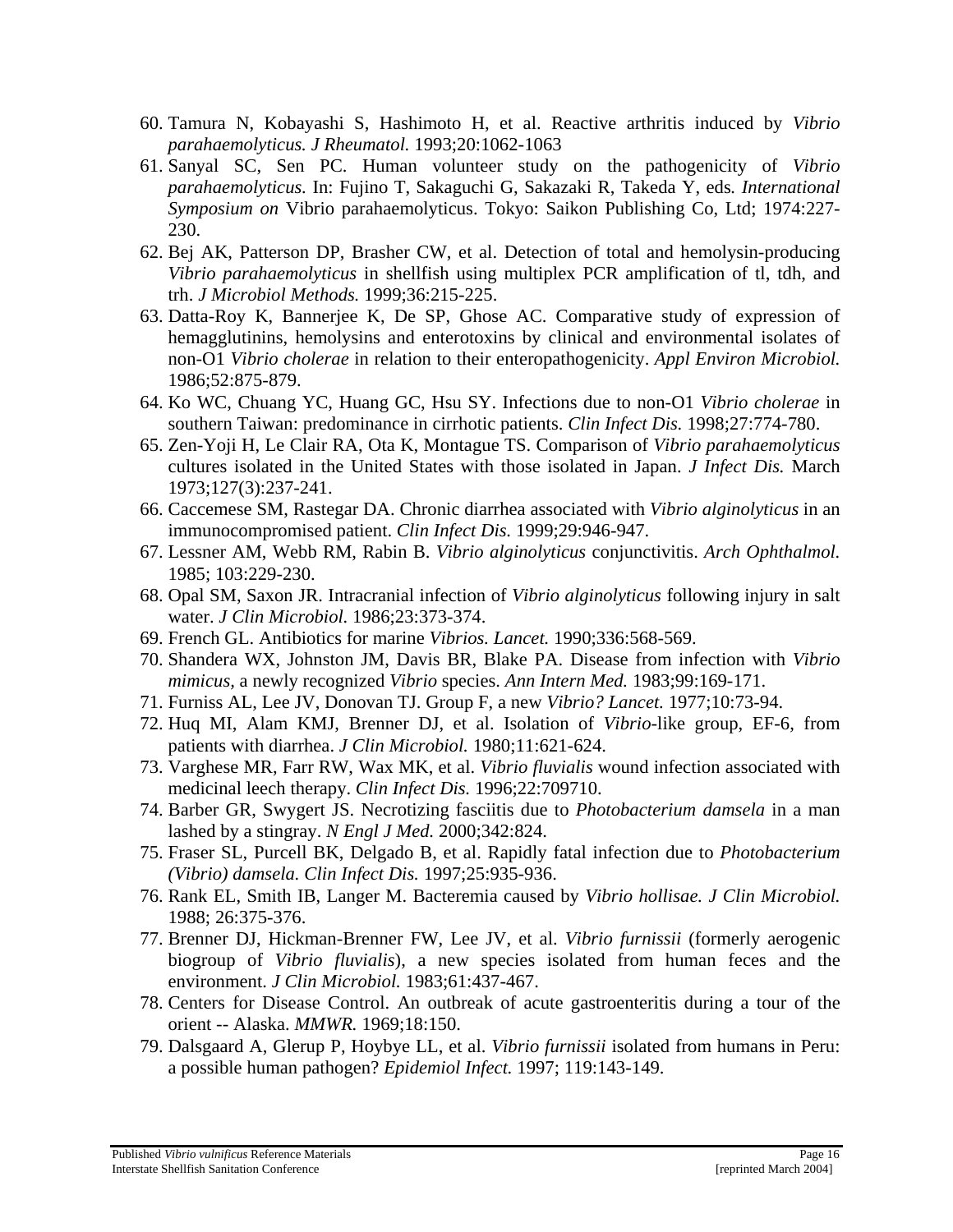- 80. Jean-Jacques W, Rajashekaraiah KA, Farmer JJ III, et al. *Vibrio metschnikovii* bacteremia in a patient with cholecystitis. *J Clin Microbiol.* 1981; 13:711-712.
- 81. Dalsgaard A, Alarcon A, Lanata CF, et al. Clinical manifestations and molecular epidemiology of five cases of diarrhoea in children associated with *Vibrio metschnikovii* in Arequipa, Peru. *J Med Micriobiol.* 1996;45:494-500.
- 82. Bode RB, Brayton PR, Colwell RR, et al. A new *Vibrio* species, *Vibrio cincinnatiensis,* causing meningitis: successful treatment in an adult. *Ann Intern Med.* 1986;104:55-56.



All material on this website is protected by copyright, Copyright © 1994-2004 by Medscape. This website also contains material copyrighted by 3rd parties. Medscape requires Netscape or Microsoft browsers in versions 5 or higher.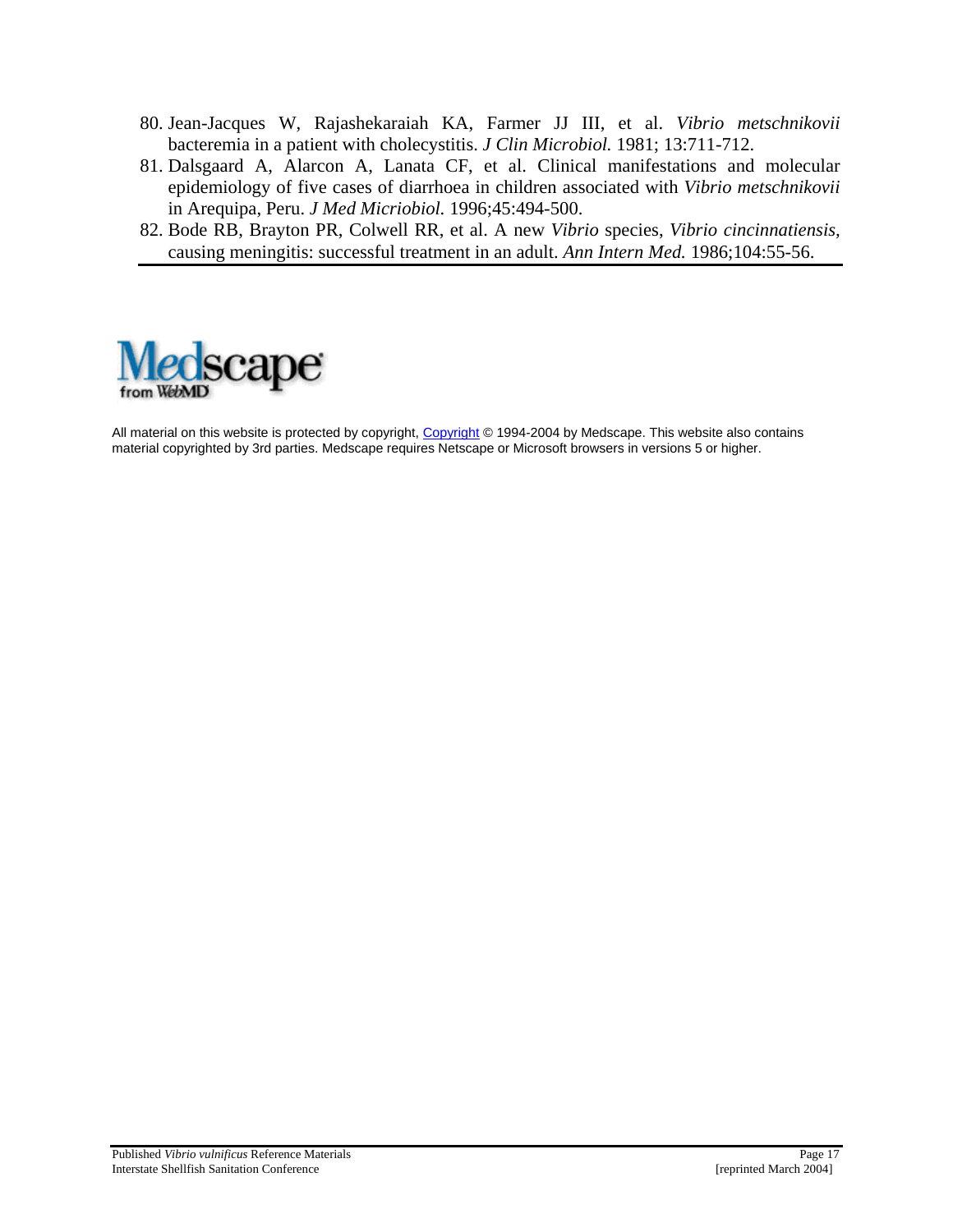## *The Western Journal of Medicine***, July 1994 v161 n1 p65(2).**

#### *Vibrio* **vulnificus hazard in patients with liver disease**.

Kenneth W. Kizer

#### Full Text: COPYRIGHT 1994 British Medical Association

*Vibrio cholerae* has been long recognized as a human pathogen, but only in recent years has the pathogenicity of other Vibrionaceae been recognized. Eleven species of Vibrio are now known to be capable of causing serious human illness. Among these, *Vibrio vulnificus* is the most important in the United States.

*Vibrio vulnificus* is a naturally occurring marine bacterium found most often in warm ocean waters, such as the Gulf of Mexico. Humans may be exposed to the bacteria by swimming or wading in seawater or by eating raw seafood. Eating raw oysters is now recognized as the primary mode of acquiring *V vulnificus* infection in the United States. Indeed, *V vulnificus* has emerged as the leading cause of death from food-borne illness in some areas of the country.

In the 12-year period 1981 through 1992, 72 cases of *V vulnificus* infection from eating raw oysters were reported in Florida; half of these persons died. These 36 deaths accounted for 80% of all food-borne deaths in Florida during this period. (Of note, eight of the nine other food-borne illness fatalities in Florida during these 12 years were due to infection with other Vibrio species.) The case-fatality rate (63%) among patients with liver disease was nearly three times higher than for persons with normal livers. During 1991 and 1992, eight of nine persons dying of *V vulnificus* infection after eating raw oysters in Florida had liver disease.

In California, where Vibri*o* infections were made a reportable condition in 1988, a similar relationship between *V vulnificus* infection, raw oysters, and liver disease has been noted. From January 1983 through July 1993, 24 cases of *V vulnificus* infection were reported to the California Department of Health Services; 18 of these persons (75%) died-almost all of primary septicemia. In 15 of the 24 patients (63%) there was a definite history of eating raw oysters before the onset of illness. In all cases where the source of the oysters could be determined, they were from the Gulf Coast. Of the 24 infected persons, 19 (80%) had an underlying chronic illness; in 16 of them (85%) the condition was alcoholic cirrhosis or other liver disease.

The risk of infection after ingesting raw oysters harboring *V vulnificus* in persons having underlying liver disease is 30 times greater than in normally healthy persons, and the risk of death is more than 200 times greater. Even with the advanced medical treatment, persons having liver disease have a 50% to 60% case-fatality rate in the event of *V vulnificus* septicemia.

Because *V vulnificus* is a naturally occurring bacterium whose presence is not due to sewage or other contamination, there are no sanitation or other public health controls that can limit the harvesting of oysters to only areas free of the pathogen. For this reason, California enacted regulations in 1990 requiring restaurants and other establishments that serve or sell Gulf Coast oysters to warn prospective purchasers about possible ill effects. (The regulations also specify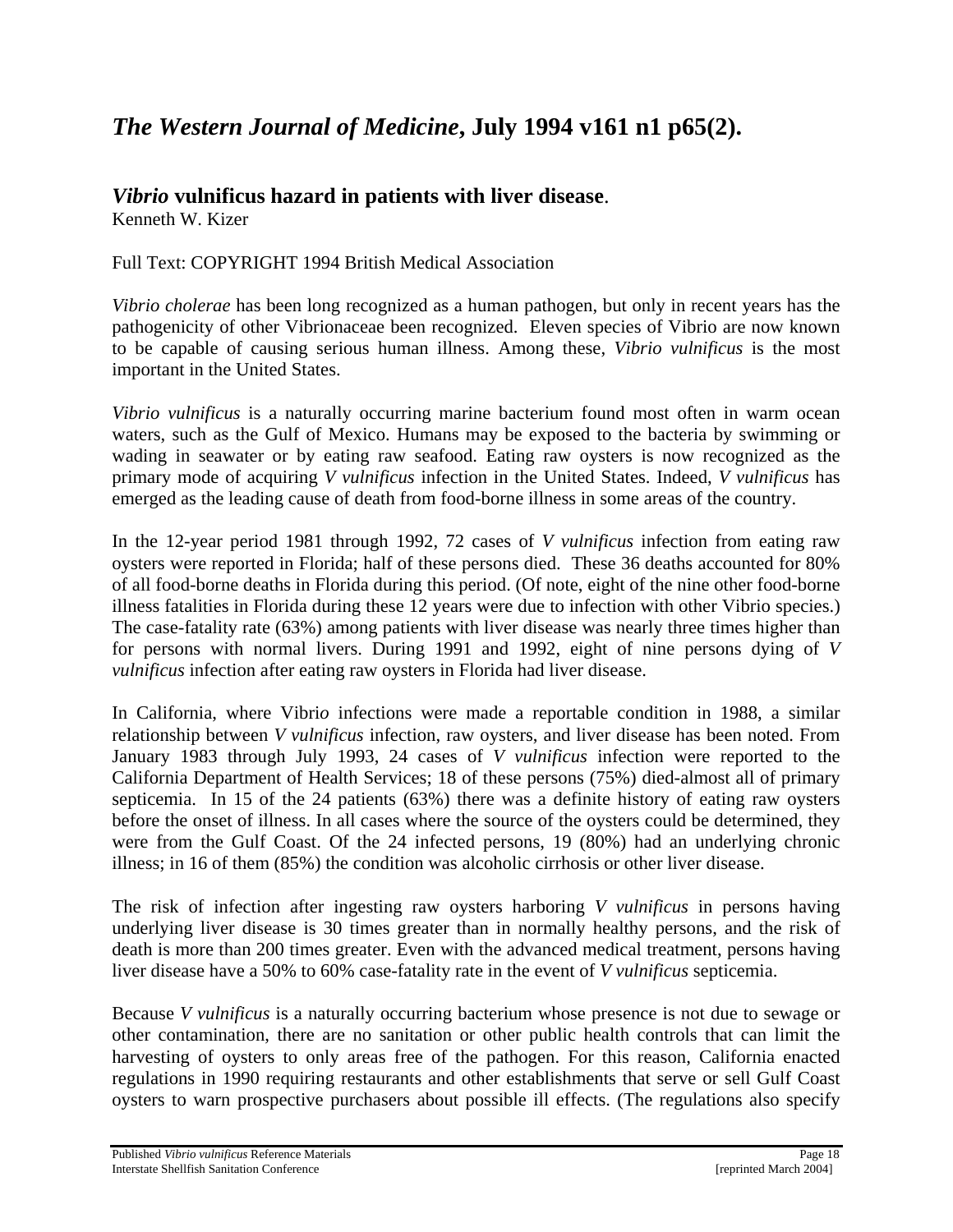requirements for tagging, labeling, and records retention to facilitate prompt identification of the source in the event of illness.) More recently both Florida and Louisiana have enacted similar regulations, and some other states are considering taking action as well.

Although a growing number of areas require a public warning about the potential of raw oysters to cause serious illness in immunocompromised persons, clinicians must advise their patients with liver disease of the potential for illness and death from *V vulnificus* infection secondary to eating raw oysters, even though the oysters have been legally harvested and properly handled. Indeed, persons with liver disease should be strongly advised not to eat any seafood that has not been thoroughly cooked. Likewise, persons having liver disease or who immunocompromised from other causes should be advised that serious and possibly fatal *V vulnificus* soft tissue infection may result from marine trauma or when open wounds are exposed to seawater. Marine-acquired wounds in immunocompromised persons must be closely observed, and even minor wounds may warrant antibiotic treatment with oral tetracycline, the combination product trimethoprim and sulfamethoxazole, or a quinolone.

#### **REFERENCES**

California Department of Health Services. To eat or not to eat (raw shellfish): I - *Vibrio vulnificus* infections in California - A ten-year review. Calif Morbidity, Aug 13. 1993, Nos. 31 and 32 Centers for Disease Control and Prevention: *Vibrio vulnificus* infections associated with raw oyster consumption - Florida, 1981-1992. MMWR 1993: 42:405-407 Hlady WG, Mullen RC, Hopkins RS: *Vibrio vulnificus* from raw oysters. J Florida Med Assoc 1993; 80:536-538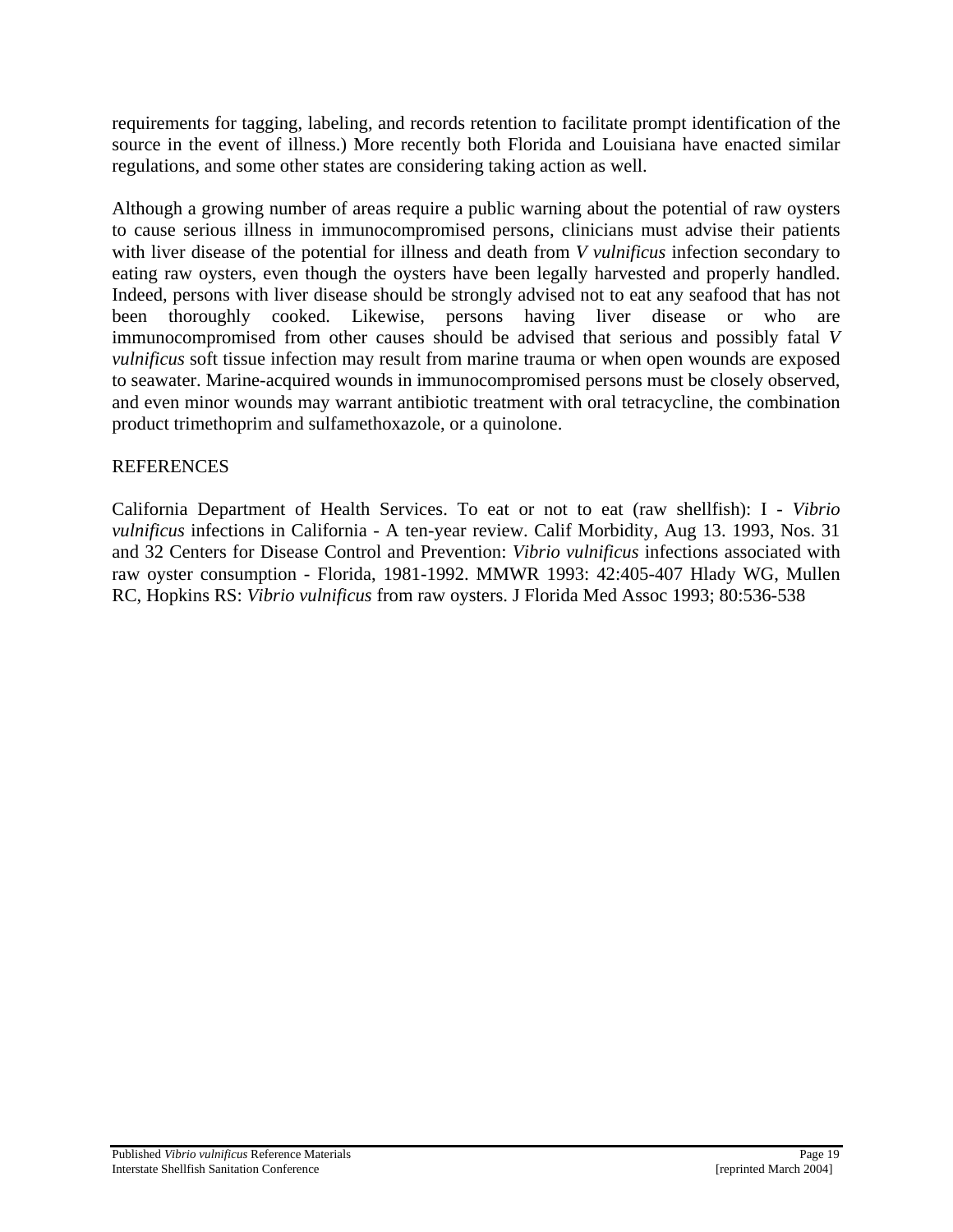

June 04, 1993 / 42(21); 405-407

# *Vibrio vulnificus* Infections Associated with Raw Oyster Consumption -- Florida, 1981-1992

*Vibrio vulnificus* is a gram-negative bacterium that can cause serious illness and death in persons with preexisting liver disease or compromised immune systems. From 1981 through 1992, 125 persons with *V. vulnificus* infections, of whom 44 (35%) died, were reported to the Florida Department of Health and Rehabilitative Services (HRS). This report summarizes data on these cases and presents estimates of the at-risk population in Florida.

The infections generally occurred each year from March through December and peaked from May through October. Seventy-two persons (58%) had primary septicemia, 35 (28%) had wound infections, and 18 (14%) had gastroenteritis. In patients with primary septicemia, 58 infections (81%) occurred among persons with a history of raw oyster consumption during the week before onset of illness. The mean age of these persons was 60 years (range: 33-90 years; standard deviation: 12.9 years); 51 (88%) were male. Fourteen (78%) of the patients with gastroenteritis also had raw oyster- associated illness. Their mean age was 49 years (range: 19- 89 years; standard deviation: 25.7 years); seven (50%) were male.

Of the 40 deaths caused by septicemia, 35 (88%) were associated with raw oyster consumption. Nine of these deaths occurred in 1992. The case-fatality rate from raw oyster-associated *V. vulnificus* septicemia among patients with pre-existing liver disease was 67% (30 of 45) compared with 38% (5 of 13) among those who were not known to have liver disease.

Results of the 1988 Florida Behavioral Risk Factor Survey (BRFS) were used to estimate the proportions of the Florida population who ate raw oysters, and the proportion of the population who ate raw oysters and who believed they had liver disease (e.g., cirrhosis). These estimates were used in conjunction with case reports and population data from the Florida Office of Vital Statistics to estimate the risk for illness and death associated with *V. vulnificus* (1).

BRFS and state population data indicate that approximately 3 million persons in Florida eat raw oysters; of these, 71,000 persons believe they have liver disease. Based on the number of cases reported to the Florida HRS during 1981-1992, the annual rate of illness from *V. vulnificus* infection for adults with liver disease who ate raw oysters was 72 per 1 million adults -- 80 times the rate for adults without known liver disease who ate raw oysters (0.9 per 1 million). The annual rate of death from *V. vulnificus* for adults with liver disease who ate raw oysters was 45 per 1 million -- more than 200 times greater than the rate for persons without known liver disease who ate raw oysters  $(0.2 \text{ per } 1 \text{ million})$ .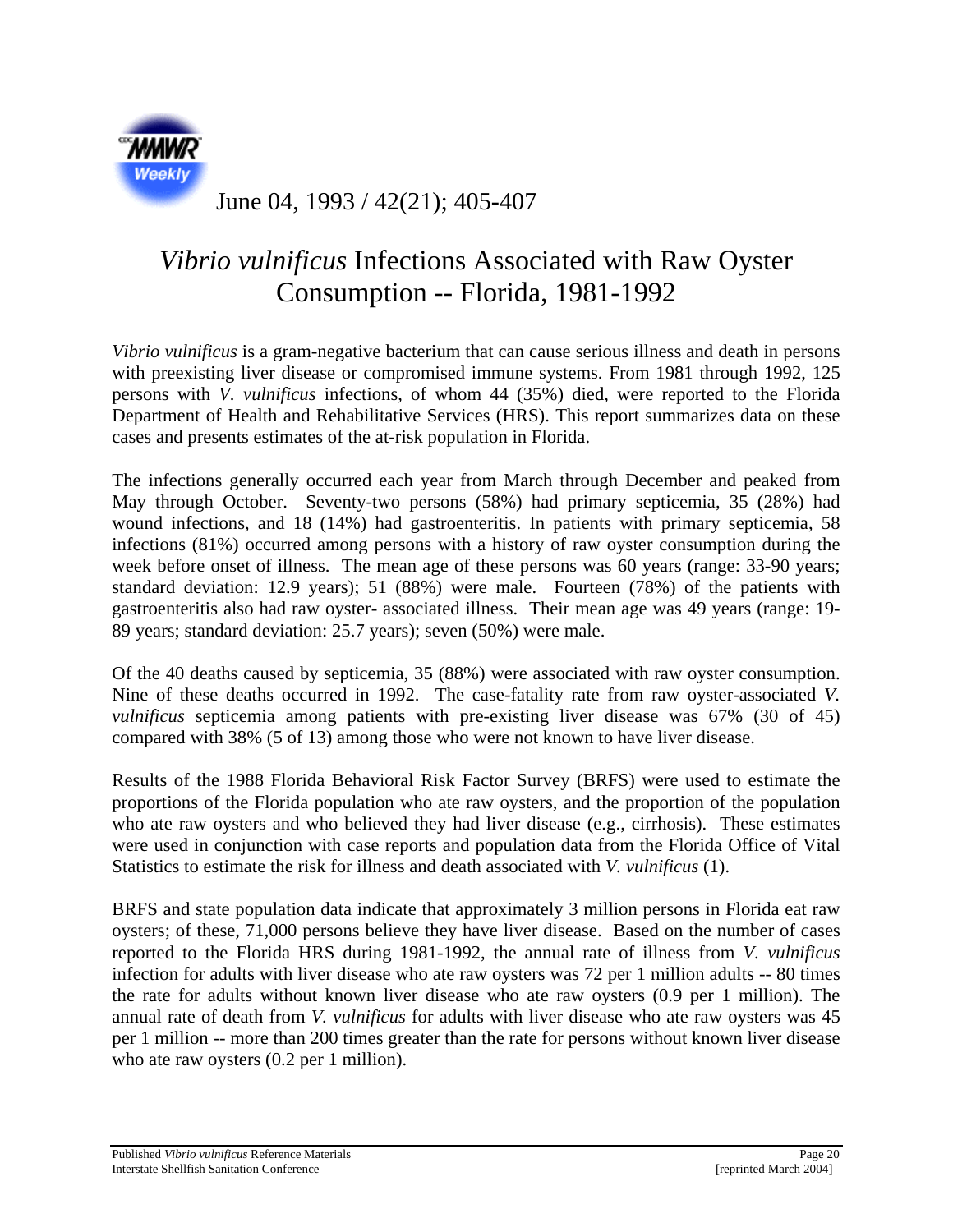Reported by: WG Hlady, MD, RC Mullen, MPH, RS Hopkins, MD, State Epidemiologist, Florida Dept of Health and Rehabilitative Svcs. Foodborne and Diarrheal Diseases Br, Div of Bacterial and Mycotic Diseases, National Center for Infectious Diseases, CDC.

Editorial Note: *V. vulnificus* was first described as a cause of human illness in 1979 (2). Although there is no national surveillance for infections caused by this pathogen, regional surveillance in four states along the Gulf Coast indicates an annual incidence for *V. vulnificus* infections of at least 0.6 per 1 million persons and a case-fatality rate of 22% (3).

*V. vulnificus*, a free-living bacterium, occurs naturally in the marine environment, rather than as a result of pollution by human or animal fecal waste. This organism is commonly found in estuarine waters of the Gulf of Mexico, where it may contaminate oysters and other shellfish. Legal harvesting of oysters is limited to areas free of fecal contamination; however, *V. vulnificus* is ubiquitous in warm ocean waters, and oysters harvested from approved sites may be contaminated. Therefore, regardless of the source of the oysters, the potential for infection exists whenever raw oysters are consumed.

Ingestion of raw or undercooked shellfish contaminated with *V. vulnificus* can lead to primary septicemia or gastroenteritis. In addition, *V. vulnificus* can cause infection by directly contaminating open wounds during swimming, shellfish cleaning, and other marine activities.

The findings in this report are consistent with other studies indicating that persons with liver disease are at increased risk for infection with *V. vulnificus* and death (2,4). Persons with compromised immune systems (e.g., chronic renal insufficiency, cancer, diabetes, steroiddependent asthma, and chronic intestinal disease) or iron overload states (e.g., thalassemia and hemochromatosis) may also be at increased risk for infection with *V. vulnificus* and death (2,5). \* Whether persons with acquired immunodeficiency syndrome are at increased risk for *V. vulnificus* infections is unknown.

A previous study in north Florida indicated that less than 15% of high-risk patients were aware of the risks associated with raw oyster consumption (6). To increase awareness of risks for infection with this pathogen, the Florida HRS has issued press releases to inform the general public and has provided gastroenterologists in the state with clinical references and information for their patients with liver disease. California and Louisiana both require written consumer alerts regarding the risk of raw oyster consumption be visible where raw oysters are sold at retail food establishments. The Florida HRS also is working with other agencies in the state to establish labeling requirements for raw oysters that would inform consumers at all points of sale of the risk for serious illness for persons with liver disease or compromised immune systems who consume raw oysters. The wording of such labeling will be similar to the label already required by the Florida Department of Natural Resources for all wholesale shellstock and shucked products: "Consumer Information -- There is a risk associated with consuming raw oysters or any raw animal protein. If you have chronic illness of the liver, stomach, or blood or have immune disorders, you are at a greater risk of serious illness from raw oysters and should eat oysters fully cooked. If unsure of your risk, consult a physician."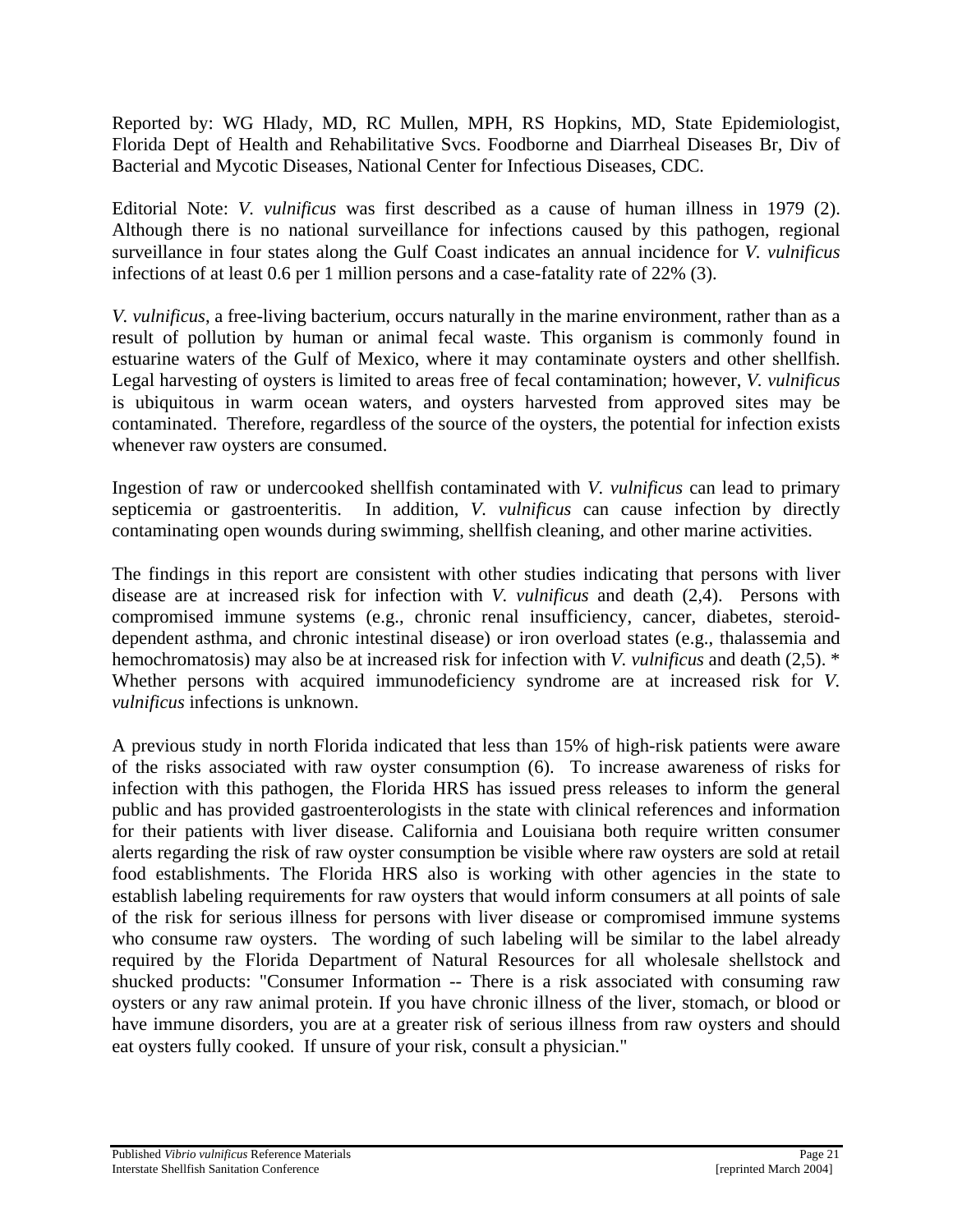#### REFERENCES:

Desenclos JA, Klontz KC, Wolfe LE, Hoercherl S. The risk of Vibrio illness in the Florida raw oyster eating population, 1981-1988. Am J Epidemiol 1991;134:290-7.

Blake PA, Merson MH, Weaver RE, Hollis DG, Heublein PC. Disease caused by a marine vibrio: clinical characteristics and epidemiology. N Engl J Med 1979;300:1-4.

Levine WC, Griffin PM, the Gulf Coast Vibrio Working Group. Vibrio infections on the Gulf Coast: the results of a first year of regional surveillance. J Infect Dis 1993;167:479-83.

Tacket CO, Brenner F, Blake PA. Clinical features and an epidemiological study of *Vibrio vulnificus* infections. J Infect Dis 1984;149:558-61.

Johnston JM, Becker SF, McFarland LM. *Vibrio vulnificus*: man and the sea. JAMA 1985;253:2850-3.

Johnson AR, Anderson CR, Rodrick GE. A survey to determine the awareness of hazards related to raw seafood ingestion in at risk patient groups. In: Proceedings of the 13th annual conference of the Tropical and Subtropical Fisheries Technology Society of the Americas. Gulf Shores, Alabama: Tropical and Subtropical Fisheries Technology Society of the Americas, October 1988.

The Food and Drug Administration (FDA) publishes brochures on seafood safety, including ones with special information for patients with liver diseases, immune disorders, gastrointestinal disorders, or diabetes mellitus. Free brochures are available to patients and their physicians from the FDA's 24-hour Seafood Safety Hotline, (800) 332-4010 ({800} FDA-4010); in the Washington, D.C., area the number is (202) 205-4314.

**Disclaimer:** All *MMWR* HTML versions of articles are electronic conversions from ASCII text into HTML. This conversion may have resulted in character translation or format errors in the HTML version. Users should not rely on this HTML document, but are referred to the electronic PDF version and/or the original *MMWR* paper copy for the official text, figures, and tables. An original paper copy of this issue can be obtained from the Superintendent of Documents, U.S. Government Printing Office (GPO), Washington, DC 20402-9371; telephone: (202) 512-1800. Contact GPO for current prices.